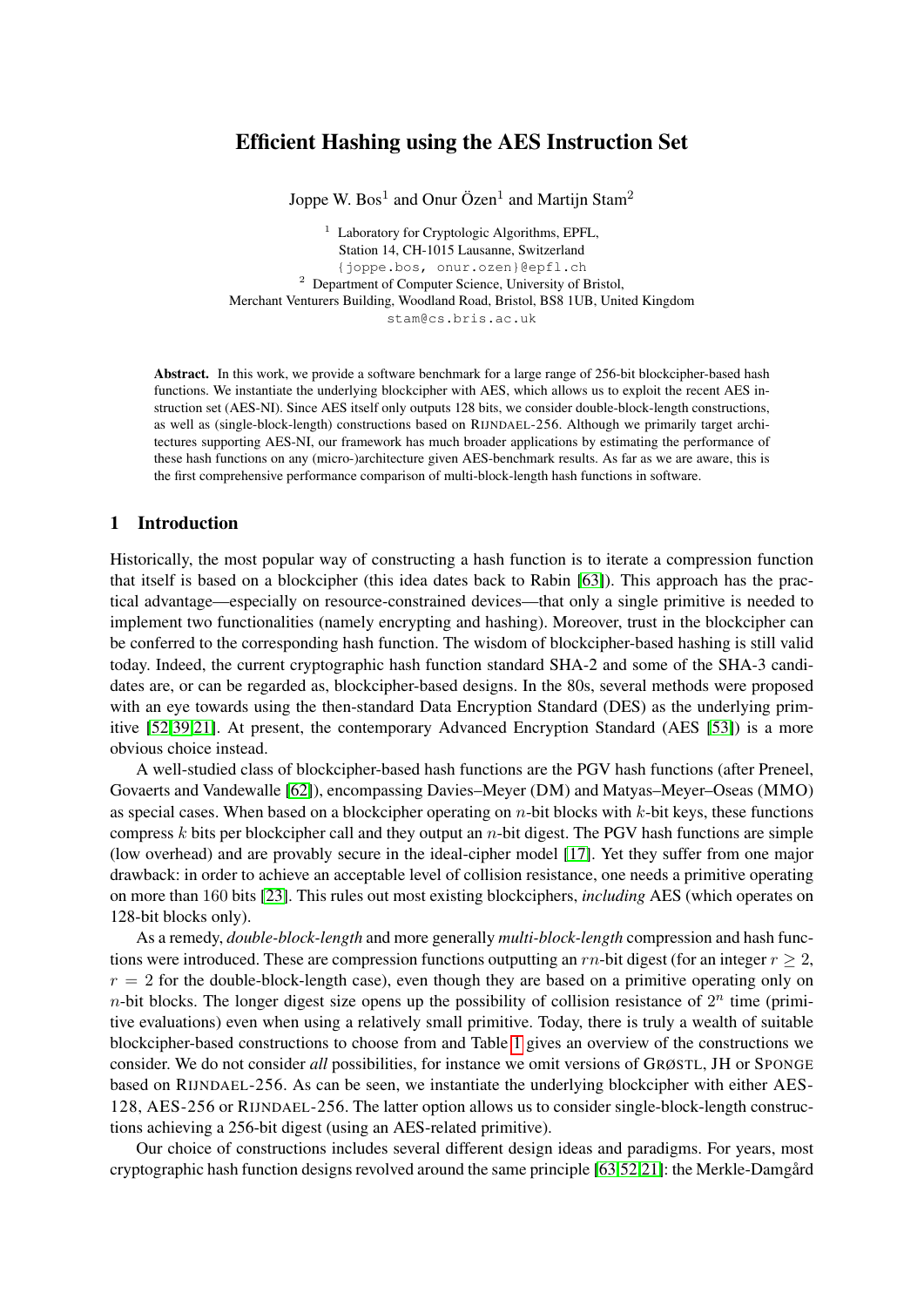| <b>Blockcipher</b><br>(dimensions)             | Variable-key<br><b>Constructions</b>                                                         | <b>Fixed-key</b><br><b>Constructions</b>         |
|------------------------------------------------|----------------------------------------------------------------------------------------------|--------------------------------------------------|
| AES-128<br>$(k = 128, n = 128, N_r = 10)$      | MDC-2, MJH,<br>PEYRIN ET $AL.(I)$                                                            | LP362                                            |
| AES-256<br>$(k = 256, n = 128, N_r = 12)$      | ABREAST-DM, HIROSE-DBL,<br>KNUDSEN-PRENEEL, MJH-DOUBLE,<br><b>OPB-DBL, PEYRIN ET AL.(II)</b> | n.a.                                             |
| RIJNDAEL-256<br>$(k = 256, n = 256, N_r = 14)$ | DМ                                                                                           | $LANE^{\star}$ , LUFFA $^{\star}$ ,<br>LP231, SS |

<span id="page-1-0"></span>**Table 1.** A brief taxonomy of the schemes considered.  $N_r$  stands for the number of rounds.

paradigm. In this cascaded mode of operation, the main focus is to construct a secure and efficient compression function; these properties are then inherited by the overall hash function. Later constructions started to deviate from this paradigm, for instance by some form of strengthening [\[47](#page-13-3)[,12\]](#page-12-3) or by only targeting security in the iteration [\[17](#page-12-1)[,9\]](#page-12-4).

A more fundamental design shift occurred in the way the blockcipher itself is used. A blockcipher, operating on n bits with a k-bit key, can already be regarded as a compressing primitive itself. This facilitates the transformation into a proper compression function, but a disadvantage of using a blockcipher this way is that it requires frequent re-keying, which tends to be expensive (see Section [2.1](#page-2-0) for details). For this reason, there have been substantial efforts in recent years to design permutation-based compression functions. Obviously, given a blockcipher one can construct a permutation by simply fixing the key (we focus on permutations with either  $n = 128$  or 256 bits).

While the design and analysis of multi-block-length compression functions have garnered significant attention, the focus in the literature seems squarely at security evaluation and theoretical notions of efficiency (expressed as the ratio of message blocks compressed per blockcipher call). Although the latter is known to give only a coarse indication of real-life efficiency, actual performance benchmarks, in hard- or software, are normally left as future work. (A notable exception is the work by Bogdanov et al. [\[18\]](#page-12-5), who provide hardware benchmarks for some multi-block-length compression functions in hardware using the lightweight blockcipher PRESENT as the underlying building block.)

*Our Contribution.* In this work we bring together the mainly theoretical world of compression function designs with the practical demand of fast implementations. Instantiating the blockcipher-based primitives with AES-128, AES-256, respectively RIJNDAEL-256 (and their fixed-key versions to build permutations), we obtain hash functions with a fixed 256-bit digest size. Apart from three constructions (LANE<sup>\*</sup>, LUFFA<sup>\*</sup> and KNUDSEN–PRENEEL) all constructions have known proofs of security in the ideal-cipher model (see Appendix [A](#page-14-2) for a more detailed discussion on the security of our target constructions). The former SHA-3 candidates LANE<sup>\*</sup> and LUFFA<sup>\*</sup> do not have security proofs, neither for collision resistance nor for preimage resistance. We include them in our benchmark (with different building blocks) to illustrate their performance capabilities; KNUDSEN–PRENEEL is another exception where a good collision resistance lower bound is still an open problem.

To the best of our knowledge, this is the first overview of software implementations of the most studied and influential blockcipher- and permutation-based compression and hash functions. The target designs (see also Table [1\)](#page-1-0) have been implemented and measured on an Intel Core i5 650 (3.20GHz) using C intrinsics to implement the various  $SS(S)E\{2,3,4\}$  and the recent AES instruction set (AES-NI) extensions [\[26,](#page-12-6)[27\]](#page-12-7). Although measured on a single Intel architecture with AES-NI we expect the relative performance obtained to be representative for other Intel architecture families with AES-NI support as well. The Intel compiler version 12.0.0 and GNU Compiler Collection (gcc) version 4.4.3 were used for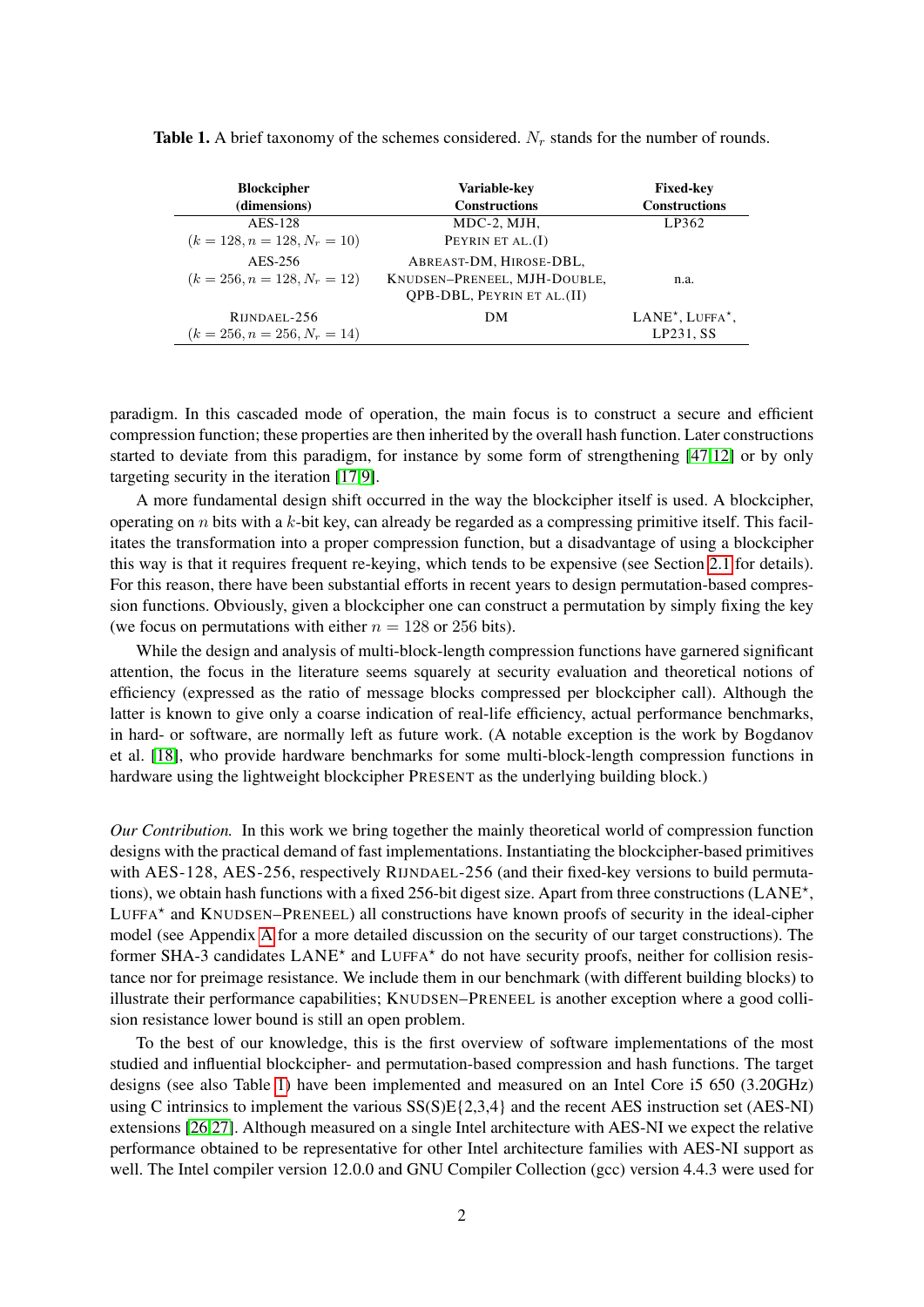code compilation. For each design we performed specific optimizations to fully exploit AES-NI. The details are discussed in Section [3,](#page-6-0) with Table [3](#page-6-0) providing a summary of our findings.

Our major conclusion (see also Section [4\)](#page-11-0) is that, when assuming that the underlying primitives behave ideally, one can obtain fast and provably secure blockcipher based hash functions on soon to be mainstream architectures supporting AES-NI.

*The Choice for AES.* Our choice for AES (and RIJNDAEL-256) is a natural one: it is the official US and de facto world standard blockcipher. AES' prime position has led to a large body of research on AES, both on its security and implementation. Consequently, AES runs very fast in hard- and software, making AES an obvious choice from a performance perspective. The deal is sweetened further by the recent introduction of AES-NI. Indeed, as reported in [\[27\]](#page-12-7), one can achieve significant speed using the new instruction set (e.g. up to 1.3 cycles/byte on a single core Intel Core i7-980X for AES-128 in parallel modes). To benefit from synergy with AES and AES-NI in particular, several SHA-3 candidates were instantiated by using some of AES components as well (e.g. the AES round function), which was later demonstrated to indeed lead to fast hashing [\[4\]](#page-12-8). Our goal here is to investigate the potential of AES-NI for fast hashing even further by focusing on well-known blockcipher- and permutation-based (compression function) designs that can be instantiated with AES (or more generally RIJNDAEL).

From a security perspective, AES remains unbroken as a blockcipher in the standard setting. It has survived many years of cryptanalysis and a practical break of this cipher would have a significant impact on the cryptographic landscape. Nonetheless, our choice for AES will not be without detractors as a consequence of recent related-key attacks on AES [\[14](#page-12-9)[,15\]](#page-12-10). The theoretical ramifications of a relatedkey attack to hash-function security are still unclear. Any serious related-key attack undermines the assumption that the blockcipher behaves 'ideally', but this need not lead to any deviant behaviour of the hash function itself (especially if its proof uses the weaker unforgeable-cipher model). Of course, in practice a related-key attack is often underpinned by some other (well-defined) weakness and exploiting this weakness directly (ignoring the derived related-key attack) might be more fruitful when attacking the hash function. For instance, Khovratovich [\[34,](#page-13-4) Corollary 2] states unambiguously that "AES-256 in the Davies–Meyer hashing mode leads to an insecure hash function" but later provides solace by remarking that it is not known how the techniques used against AES-256 Davies–Meyer can be modified to attack double-block-length constructions (the focus of this paper).

As a final remark, the timings we obtain evidently depend strongly on the number of rounds used by AES. While one can argue that the number of rounds used should be fine-tuned for each of the hash functions (increasing or decreasing, depending on the perceived security margin), we believe that using AES as is will give the cleanest comparison (and any changes might be considered contentious).

### 2 Building Blocks

### <span id="page-2-0"></span>2.1 The Advanced Encryption Standard (AES)

The Blockciphers AES-128, AES-256 and RIJNDAEL-256. AES is a member of the RIJNDAEL blockcipher suite [\[20,](#page-12-11)[53\]](#page-13-2). It was standardized by the US National Institute of Standards and Technology (NIST) after a public competition similar to the one currently ongoing for SHA-3 [\[55\]](#page-13-5). AES operates on an internal state of 128 bits while supporting 128-, 192-, and 256-bit keys. The internal state is organized in a  $4 \times 4$  array of 16 bytes, which is transformed by a round function  $N_r$  times. The number of rounds is  $N_r = 10$  for the 128-bit key,  $N_r = 12$  for the 192-bit key, and  $N_r = 14$  for the 256-bit key variants. In order to encrypt, the internal state is initialized, then the first 128-bits of the key are xored into the state, after which the state is modified  $N_r - 1$  times according to the round function, followed by a slightly different final round. The round function consists of four steps: SubBytes, ShiftRows, MixColumns and AddRoundKey (the final round omits the MixColumns step), each of which operates on the 128-bit state (for the exact details see the AES specification [\[20](#page-12-11)[,53\]](#page-13-2)). The larger state variant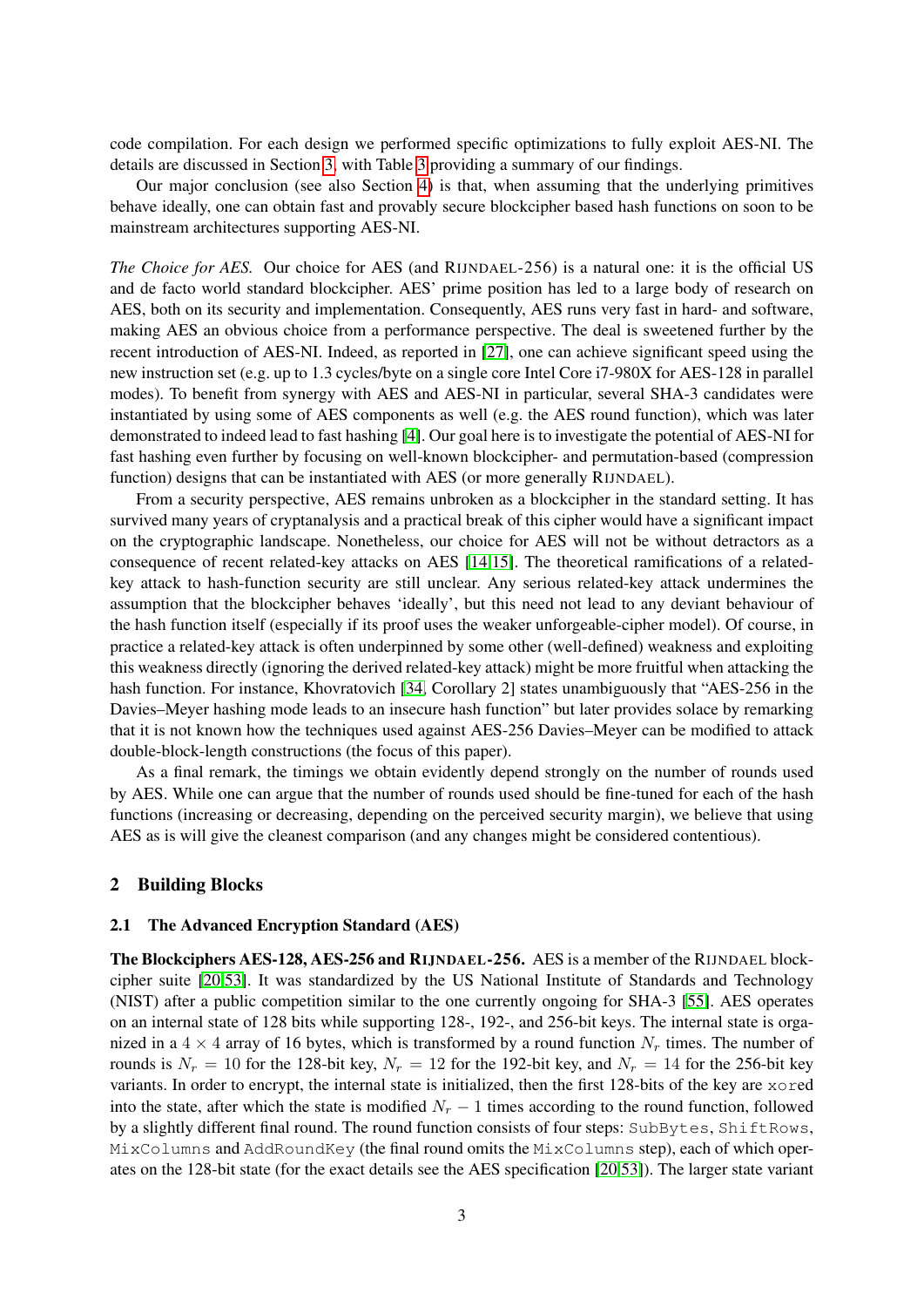of AES, RIJNDAEL-256, operates almost in the same way except for the ShiftRows operation, a state size of 256 bits, a 256-bit key and  $N_r = 14$  rounds.

Nine years after becoming the symmetric encryption standard, the only theoretical attack on the full AES is restricted to the related key scenario and even then applies only to the 192-bit [\[14\]](#page-12-9) and 256-bit key versions [\[14,](#page-12-9)[15\]](#page-12-10). So far no theoretical attacks on all rounds of AES-128 are known. More cryptanalytic success has been achieved by using the characteristics from the actual implementation of AES, for instance cache attacks [\[57](#page-13-6)[,5\]](#page-12-12) can recover an AES key in only 65 milliseconds (Tromer et al. [\[76\]](#page-14-3) give a more detailed survey of side-channel attacks against AES). However, side-channel analysis is far less of a concern for hash functions (except for MACs based on hash functions, such as HMAC) and we will blithely ignore the issue in this paper.

The AES Instruction Set (AES-NI). Designing fast implementations of AES, which overcome the various software side channel attacks, has been an active research area in recent years. The latest examples are bitsliced implementations for Intel core i7 architectures [\[10](#page-12-13)[,33\]](#page-13-7) and implementations which target a variety of common CPU architectures [\[29,](#page-13-8)[7\]](#page-12-14). In the latter an overview of the state-of-the-art fast AES implementations is given. The fastest AES implementations targeting microcontrollers are described in [\[56\]](#page-13-9).

In the last decade, use of the *single instruction, multiple data* (SIMD) paradigm has become a general trend in computer architecture design. It enhances the speed of software implementations by offloading the computational work to special units which operate on larger data types, improving overall throughput. In 1999, Intel introduced the streaming SIMD extensions (SSE), a SIMD instruction set extension to the x86 architecture. One of the latest additions to these extensions is the AES instruction set [\[26](#page-12-6)[,27\]](#page-12-7) available in the 2010 Intel Core processor family based on the 32nm Intel micro-architecture named Westmere. This instruction set will also be supported by AMD in their next-generation CPU "Bulldozer". (Note that previously several instruction set extensions have been suggested towards improving the performance of AES [\[74](#page-14-4)[,73,](#page-14-5)[8](#page-12-15)[,75\]](#page-14-6).) AES-NI does not only increase the performance of AES (as well as any version of RIJNDAEL) but also runs in data-independent time and by avoiding the use of any table lookups the aforementioned cache attacks are avoided. This instruction set consists of six new instructions. At the same time, a new instruction for performing carry-less multiplication is released in the CLMUL instruction set extension. We can summarize the new instructions as follows [\[26,](#page-12-6)[27,](#page-12-7)[28\]](#page-13-10):

- AESENC and AESDEC perform a single round of encryption, resp. decryption.
- AESENCLAST and AESDECLAST perform the last round of encryption resp. decryption.
- AESKEYGENASSIST is used for generating the round keys used for encryption.
- AESIMC is used for converting the encryption round keys to a form usable for decryption using the Equivalent Inverse Cipher.
- PCLMULQDQ performs carry-less multiplication of two 64-bit operands to an 128-bit output.

Throughput Considerations. Many of the constructions targeted in this paper require the computation of more than one call to a blockcipher (with or without fixed-key). If these two or more calls can be run concurrently (while possibly sharing the key expansion), a performance gain can be expected as AES round instructions are pipelined and can be dispatched theoretically every 1-2 CPU clock cycles, provided that all data is available on time and there is no dependency between such subsequent calls [\[26\]](#page-12-6). Since the latency of a single round instruction is 5 cycles [\[25\]](#page-12-16), running multiple independent blockciphers increases the overall throughput. The same reasoning holds when implementing a single RIJNDAEL-256 component. This sibling of AES works on an internal state of 256 bits and it is implemented using two data-independent calls to AESENC.

In the context of encryption, several performance results of AES exploiting AES-NI have been presented [\[27,](#page-12-7)[28](#page-13-10)[,49\]](#page-13-11). These works show that using AES-NI tends to give very fast implementations when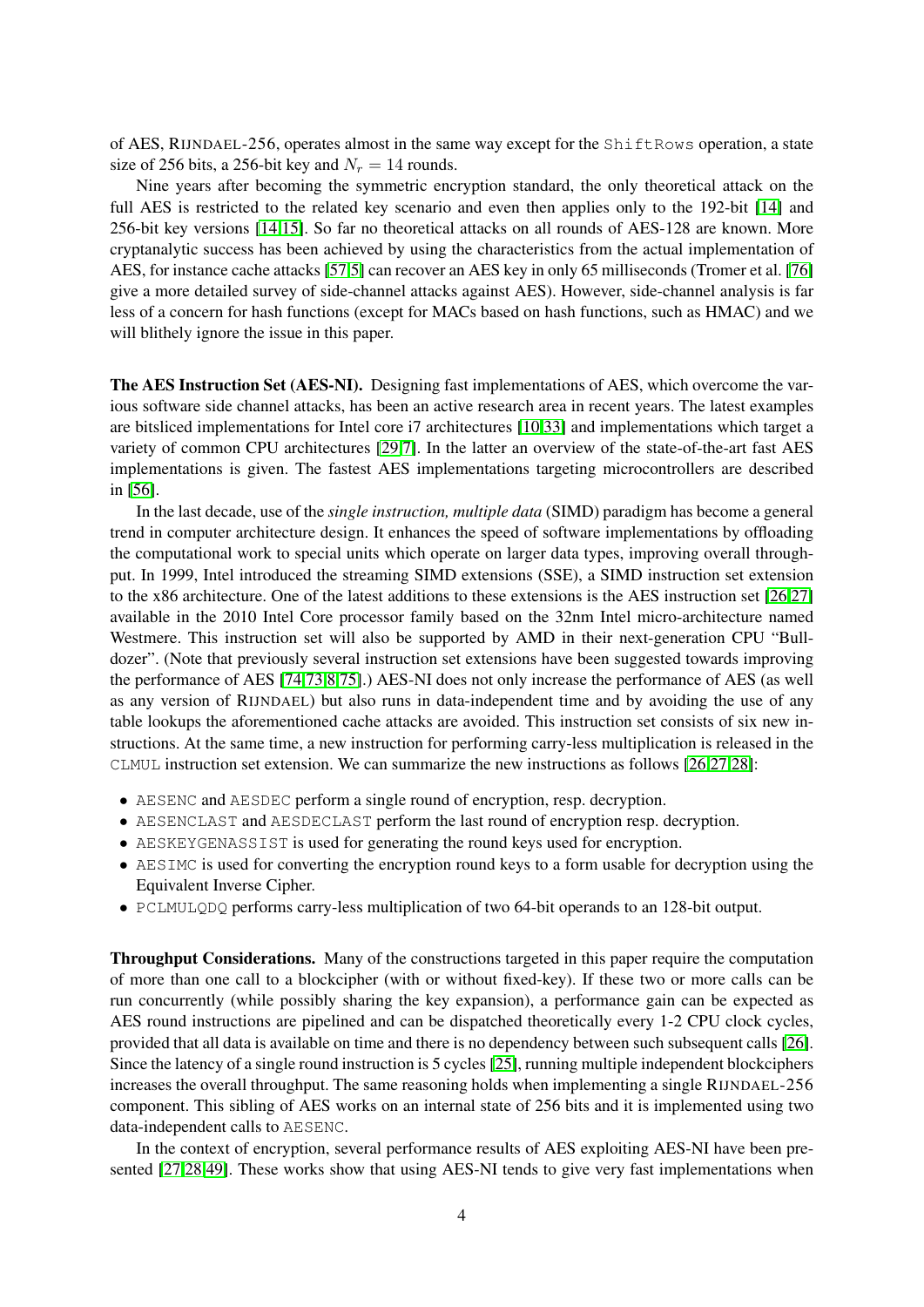<span id="page-4-0"></span>Table 2. Our experimental results on the encryption and key expansion routines for AES-128, AES-256 and RIJNDAEL-256. The entries show the results in cycles per operation and cycles per byte together with the compiler, icc (i) or gcc  $(g)$ , resulting in the fastest code. In the table **K** and **E** denote the key expansion and the encryption respectively. The upper part of the table shows the results of several independent key expansions and encryption operations that are called in parallel. In the lower part,  $\mathbf{x}$ KyE denotes x independent key schedules followed by y independent encryptions. If  $x = 1$  all encryptions use the same expanded key, if  $x = y$  all encryptions use a different expanded key. For comparison, the performance details of the Intel AES-NI sample library on our platform are stated as well.

| Algorithm                                                                                                                    |             |      |                                                         | <b>Operation</b>                                        |                  |                              |                                           |                            |
|------------------------------------------------------------------------------------------------------------------------------|-------------|------|---------------------------------------------------------|---------------------------------------------------------|------------------|------------------------------|-------------------------------------------|----------------------------|
|                                                                                                                              | 1K          | 2K   | 3К                                                      | 4К                                                      | 1E               | 2E                           | 3E                                        | 4E                         |
| AES-128                                                                                                                      |             |      |                                                         | 97.7 6.1 (g) 126.1 3.9 (g) 163.4 3.4 (g) 226.7 3.5 (i)  | 60.2 $3.8(i)$    | 60.6 1.9 (i)                 | 67.7<br>1.4 $(i)$                         | $84.7$ 1.3 (i)             |
| AES-256                                                                                                                      |             |      |                                                         | 125.5 3.9 (g) 147.2 2.3 (g) 202.6 2.1 (i) 287.2 2.2 (i) | $82.0 \t5.1(i)$  | $83.0 \quad 2.6 \text{ (i)}$ |                                           | 93.6 1.9 (i) 113.9 1.8 (i) |
| RIJNDAEL-256 291.6 9.1 (g) 316.6 5.0 (g) 412.6 4.3 (g) 570.3 4.5 (i) 182.9 5.7 (i) 219.2 3.4 (g) 281.4 2.9 (i) 352.6 2.8 (g) |             |      |                                                         |                                                         |                  |                              |                                           |                            |
|                                                                                                                              | 1K1E        | 2K2E | <b>3K3E</b>                                             | 4K4E                                                    |                  | 1K2E                         | 1K3E                                      | 1K4E                       |
| AES-128                                                                                                                      |             |      | 107.4 3.4 (g) 149.2 2.3 (g) 200.0 2.1 (g) 269.9 2.1 (g) |                                                         |                  |                              | 120.1 2.5 (g) 135.3 2.1 (g) 137.8 1.7 (g) |                            |
| AES-256                                                                                                                      |             |      | 152.8 3.2 (g) 178.1 1.9 (g) 249.7 1.7 (g) 337.9 1.8 (g) |                                                         |                  |                              | 154.0 2.4 (g) 158.4 2.0 (g) 164.9 1.7 (g) |                            |
| RIJNDAEL-256 285.3 4.5 (i) 407.5 3.2 (i) 620.5 3.2 (i) 867.3 3.4 (i)                                                         |             |      |                                                         |                                                         |                  |                              | 312.0 3.6 (g) 373.3 2.9 (i) 463.7 2.9 (g) |                            |
|                                                                                                                              |             |      |                                                         | <b>Intel AES-NI Sample Library</b>                      |                  |                              |                                           |                            |
| <b>Algorithm</b>                                                                                                             | 1K          | 1E   | 4E                                                      |                                                         | <b>Algorithm</b> | 1К                           | 1E                                        | 4E                         |
| AES-128                                                                                                                      | 99.0<br>6.2 | 4.0  | 1.3                                                     |                                                         | AES-256          | 124.5<br>7.8                 | 5.4                                       | 1.7                        |

multiple blockcipher calls can be made in parallel (incidentally, they also show that the optimal way to interleave the instructions is hard to pin down). However, they are of limited use to predict the runtimes of AES-based hash functions as rekeying tends to be far more frequent in the hashing scenario than in the encryption one. Indeed, for blockcipher-based compression functions considered in this paper, the key-scheduling needs to be performed for every compression function evaluation and that results in a significant overhead. For this reason, we start with a detailed performance overview of AES and RIJNDAEL-256 that takes rekeying into account. Table [2](#page-4-0) contains performance details when running multiple key expansions, encryptions or a combination of the two. In order to conduct these experiments we created a code generator which, when given a number of x key expansions and  $\gamma$  encryptions, tries different strategies to implement these functionalities. The performance numbers presented in Table [2](#page-4-0) are an average over millions of data-dependent runs. For comparison, we also included timings from Gueron's hand-crafted assembly code [\[27,](#page-12-7)[28\]](#page-13-10) as used in the Intel AES-NI sample library. (Note that, roughly speaking, our measure 1E coincides with AES run in a chaining mode such as CBC or CFB, whereas AES run in a parallel mode such as CTR or ECB is closer to the best time we get for  $xE$ , see Table [2](#page-4-0) for the performance details).

### <span id="page-4-1"></span>2.2 Finite Field Arithmetic ( $\mathbb{F}_{2^m}$  Full/Scalar Multiplication)

Some of the compression function designs we consider require finite field multiplication, in particular in  $\mathbb{F}_{2^{128}}$  and  $\mathbb{F}_{2^{256}}$ . There is some freedom in how to represent the fields—the security proofs for the hash functions are independent of this choice—so we opt for the usual representation of elements in  $\mathbb{F}_{2^m}$  as polynomials over  $\mathbb{F}_2$  reduced modulo an irreducible polynomial of degree m. We use  $x^{128} + x^7 + x^2 +$  $x + 1$  as irreducible polynomial for  $m = 128$  and  $x^{256} + x^{10} + x^5 + x^2 + 1$  for  $m = 256$ .

Multiplication in  $\mathbb{F}_{2^{128}}$  is implemented using the code examples as described in [\[28\]](#page-13-10) in the setting of implementing the Galois counter mode. This is realized by using the new instruction PCLMULQDQ to implement the multiplication; this instruction calculates the carry-less product of the two 64-bit input to an 128-bit output. Note that this instruction has a latency of 12 cycles and can be dispatched every 8 cycles [\[25\]](#page-12-16). Hence, compared to other SSE instructions, some of which can be dispatched in pairs of three every clock cycle, this instruction might not always be the optimal choice from a performance perspective.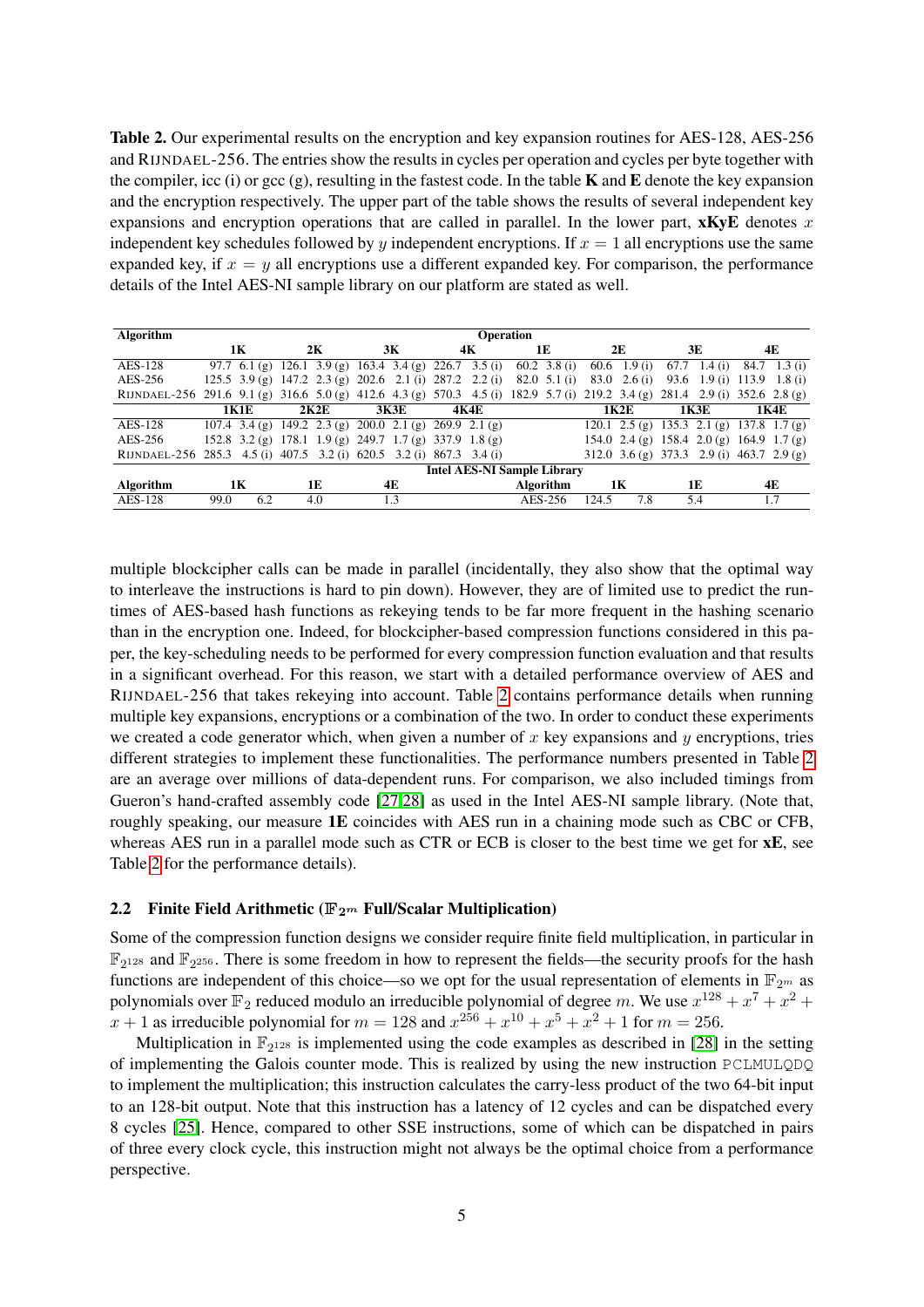An example where the usage of the PCLMULQDQ instruction might not lead to a speedup is in the case of polynomial multiplication by x. This can be computed by shifting the input one position to the left (the multiplication by  $x$ ) and performing a conditional XOR with the reduction polynomial (depending on the bit shifted out). Unfortunately, the SSE instruction set has no bit shift operation shifting the full 128-bit vector. Shifting the two 64-bit, four 32-bit or eight 16-bit in SIMD fashion is possible but the bits shifted out locally are lost. We outline a novel approach (with the SSE instruction in parentheses) to obtain the desired result in the setting of  $\mathbb{F}_{2^{128}}$  where we exploit the fact that the second largest exponent of the reduction polynomial is  $< 32$  (which also holds in the setting of  $\mathbb{F}_{2^{256}}$ ). Given an input A we

- 1. swap the two 64 bit halves of  $A$  to  $t$  (PSHUFD),
- 2. create a mask m (either all ones or zeros in each 64-bit half) depending if bits 63 and 127 of t are set (PCMPGTQ),
- 3. use m to extract the correct 64-bit parts of a precomputed constant [1, R] in t (PAND),
- 4. shift both 64-bit parts of A left by one bit and store this in  $s$  ( $PSLLQ$ ),
- 5. perform the actual reduction plus restoring the local carry bit by combining  $s$  and  $t$  (PXOR).

Here R denotes the hexadecimal representation of the reduction polynomial, excluding the term with the highest exponent, stored in a 64-bit word. Note that this computation might be sped up, depending on the setting, in the following way. Replace step 1 by a byte shuffle (PSHUFD) which moves bits 63 and 127 to bit position 95 and 31 respectively and set the other 14 bytes to zero. The resulting vector, viewed as four 32-bit signed integers, contains two 32-bit words where only the sign bit may be set. Now step 2 can be replaced by using an arithmetic right shift of 31 positions (PSRAD) creating the mask by using the fact that this instruction shifts in the sign bit.

In order to overcome this instruction set limitation (no 128-bit single-bit shift instruction) we tried if polynomial multiplication by  $x^8$  is faster. Now the input needs to be shifted eight bits, which can be performed using a single byte-shuffle instruction. The reduction, a subtraction by  $i \cdot R$ , where  $0 \le i < 2^8$ , depends on the eight bits shifted out. Since the reduction polynomial is constant we can precompute the 256 multiples and use the shifted-out byte as in index for this look-up table. We found that, using our implementation of both approaches, the performance of both polynomial multiplications, by x and  $x^8$ , are comparable with a slight advantage when multiplying by  $x$ .

### 2.3 AES-Inspired SHA-3 Candidates

Prompted by recent developments in the cryptanalysis of well-known hash functions MD5 [\[78\]](#page-14-7) and SHA-1 [\[77](#page-14-8)[,11\]](#page-12-17), a public competition has been announced by the NIST [\[55\]](#page-13-5) to develop a new cryptographic hash algorithm intended to replace the current standard SHA-2 [\[54\]](#page-13-12).

The competition officially started in late 2008 with several submissions from all over the world. As a result, 64 proposals were received, of which 51 met the minimum submission requirements and became the first round candidates. In summer 2009, the number of candidates for the second round was further cut down to a more manageable size of 14 by eliminating the ones having major security or performance flaws. Recently, NIST has announced five finalists, namely BLAKE, GRØSTL, JH, KECCAK and SKEIN; the winner will be announced in 2012.

Among all SHA-3 candidates there exist several algorithms that can potentially benefit from AES-NI [\[4\]](#page-12-8): ten out of 51 initial candidates have components which are RIJNDAEL-based and eight out of these algorithms can benefit from AES-NI [\[4\]](#page-12-8). Yet, major performance improvement is achieved for only four candidates—ECHO [\[3\]](#page-12-18), LANE [\[31\]](#page-13-13), SHAVITE-3 [\[13\]](#page-12-19) and VORTEX [\[37\]](#page-13-14)—that use the AES round in its entirety (see [\[4\]](#page-12-8) for the implementation and performance details). Note that none of these candidates are in the final phase of the competition.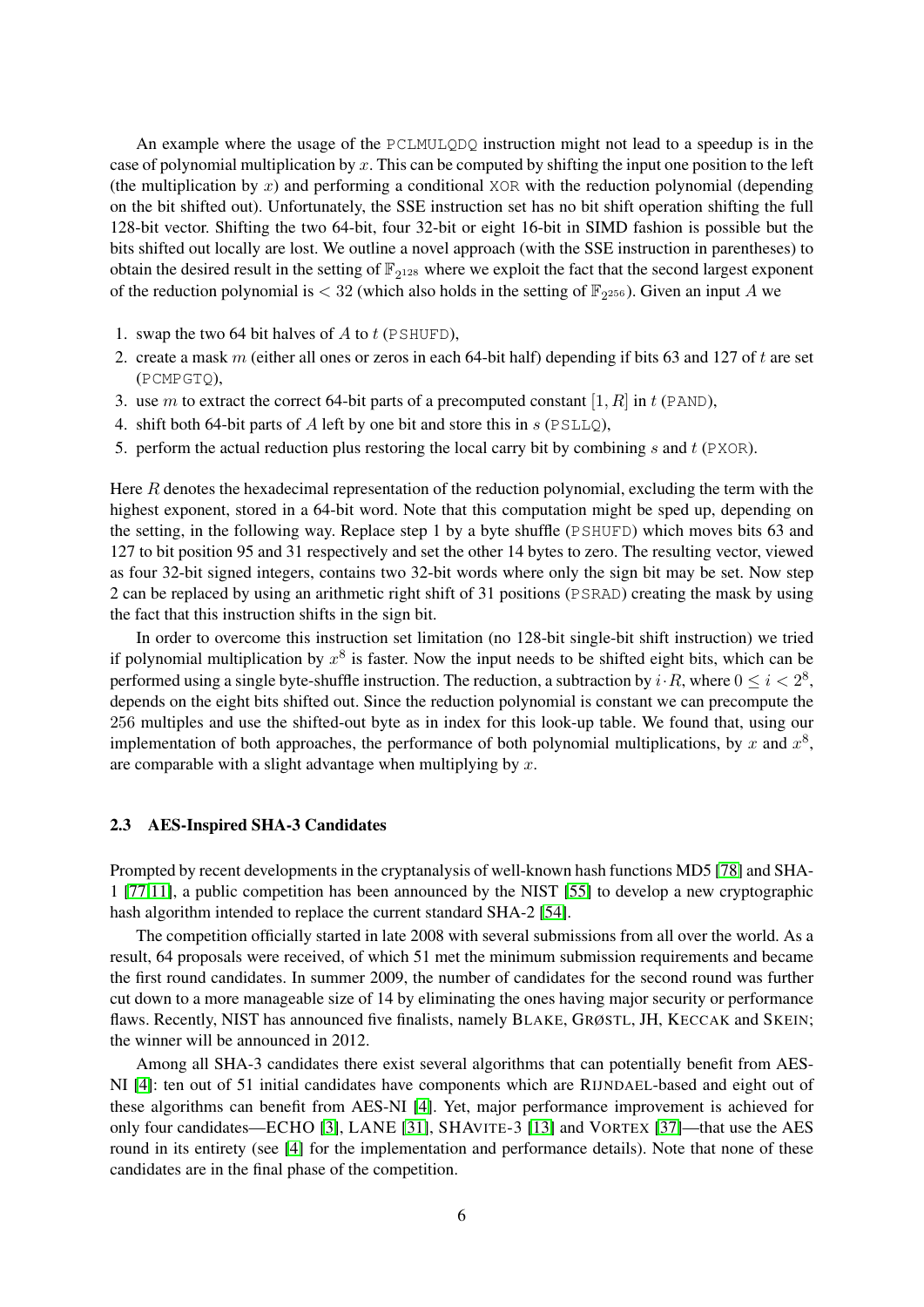Table 3. The achieved speeds (in cycles per byte) using the AES-NI for the designs considered in this work. Also mentioned are the number of b bytes which are absorbed per compression function call, the primitive employed and how many unique key scheduling calls are made. Predicted speed estimates are based on the results from Table [2.](#page-4-0) The last column provides additional references.

| <b>Algorithm</b>                             | $\boldsymbol{b}$ | <b>Primitive</b> | <b>Building</b>             | Key               | <b>Predicted</b>         | Achieved     | <b>Security</b>  |
|----------------------------------------------|------------------|------------------|-----------------------------|-------------------|--------------------------|--------------|------------------|
|                                              |                  |                  | <b>Block</b>                | <b>Scheduling</b> | <b>Speed Range</b>       | <b>Speed</b> | Reference        |
| ABREAST-DM [39]                              |                  | 16 Blockcipher   | AES-256                     | two               | $11.1 + \epsilon$        | 11.21        | [24, 40, 44]     |
| DM [51]                                      | 32               |                  | Blockcipher RIJNDAEL-256    | one               | [6.8, 10.2]              | 8.69         | [62, 16, 71, 17] |
| HIROSE-DBL [30]                              | 16               | Blockcipher      | AES-256                     | one, shared       | 9.6                      | 9.82         | [30, 38]         |
| KNUDSEN-PRENEEL [36]                         | 32               | Blockcipher      | AES-256                     | four              | 10.6                     | 10.58        | [58,60]          |
| $LANE*$ (Sec. 3)                             |                  |                  | 64 Permutation RIJNDAEL-256 | fixed             | 11.7                     | 11.71        | [31]             |
| LP231 [66,67]                                |                  |                  | 32 Permutation RIJNDAEL-256 | fixed             | $12.6+\epsilon$          | 13.04        | [66, 67, 41]     |
| LP362 [66,67]                                |                  | 16 Permutation   | AES-128                     | fixed             | $11.8+\epsilon$          | 12.09        | [66, 67, 42]     |
| LUFFA <sup><math>\star</math></sup> (Sec. 3) |                  |                  | 32 Permutation RIJNDAEL-256 | fixed             | $8.8+\epsilon$           | 10.22        | [22]             |
| MDC-2 [19]                                   | 16               | Blockcipher      | AES-128                     | two               | $[9.3, 11.7] + \epsilon$ | 10.00        | [72, 35]         |
| MJH [43]                                     | 16               | Blockcipher      | AES-128                     | one, shared       | $6.6+\epsilon$           | 7.45         | [43]             |
| MJH-DOUBLE [43]                              |                  | 32 Blockcipher   | AES-256                     | one, shared       | $4.1+\epsilon$           | 4.82         | [43]             |
| QPB-DBL [70]                                 | 16               | Blockcipher      | AES-256                     | one               | $9.5+\epsilon$           | 14.12        | [70]             |
| PEYRIN ET AL. $(I)$ [61]                     | 16               | Blockcipher      | AES-128                     | three, shared     | [12.5, 16.3]             | 15.09        | [68]             |
| PEYRIN ET AL. $(II)$ [61]                    |                  | 32 Blockcipher   | AES-256                     | three, shared     | [7.8, 10.7]              | 8.75         | [68]             |
| SHRIMPTON-STAM [69]                          |                  |                  | 32 Permutation RIJNDAEL-256 | fixed             | 12.6                     | 12.39        | [69]             |

## <span id="page-6-0"></span>3 Implementations of the Target Algorithms

Table [3](#page-6-0) contains an overview of the benchmarks we obtained. The measurements have been carried out analogously to  $[27]$ ; i.e. with the help of the time stamp counter which is read using the RDTSC instruction. The presented performance results are an average over thousands of times compressing a random 4KB message. In the sequel, we provide separate treatments for constructions based on a (variable-key) blockcipher versus a permutation (in which case we fix the key of the blockcipher).

Two of the designs considered are based on past SHA-3 candidates. For those, we instantiate the underlying permutation by (fixed-key) RIJNDAEL-256, rather than the originally submitted permutation. For compression functions supporting more than 256-bit output (e.g. KNUDSEN–PRENEEL and LUFFA\*) an output transformation (after MD-iteration) can be used to reduce the final output to 256-bit, however we neither implemented nor timed this.

#### 3.1 Blockcipher-Based Constructions

Davies–Meyer (DM). Davies–Meyer (DM) [\[51\]](#page-13-17) is a single-block-length compression function design. It is one of the most popular ways of creating a secure hash function using a blockcipher: many crypto-graphic hash functions, including MD5 [\[64\]](#page-14-18) (for  $n = 128$ ,  $k = 512$ ) and SHA-256 [\[54\]](#page-13-12) (for  $n = 256$ ,  $k = 512$ , follow the DM design philosophy.

The first extensive security analysis of DM was performed by Preneel, Govaerts and Vandewalle [\[62\]](#page-14-1) whose main approach was to attack a class of single-block-length hash/compression functions. The class included DM (for  $n = k$ ), which turned out to successfully resist their efforts. The first security *proof* for DM, on the other hand, was given by Black, Rogaway and Shrimpton [\[16\]](#page-12-21) (whose technique is later simplified by Stam [\[71\]](#page-14-9) and jointly published in [\[17\]](#page-12-1)) who showed that DM indeed enjoys optimal preimage and collision resistance.<sup>[1](#page-6-1)</sup>

DM is one of the most efficient PGV-type compression functions as it allows to run several key schedules independently in the MD-iteration. In our implementations, we exploit this feature; yet we also

<span id="page-6-1"></span><sup>&</sup>lt;sup>1</sup> We remark that 11 similar compression functions were also proved to be optimally collision and preimage resistant; yet we refrain ourselves from re-implementing all of these variants and focus only on one famous *representative*.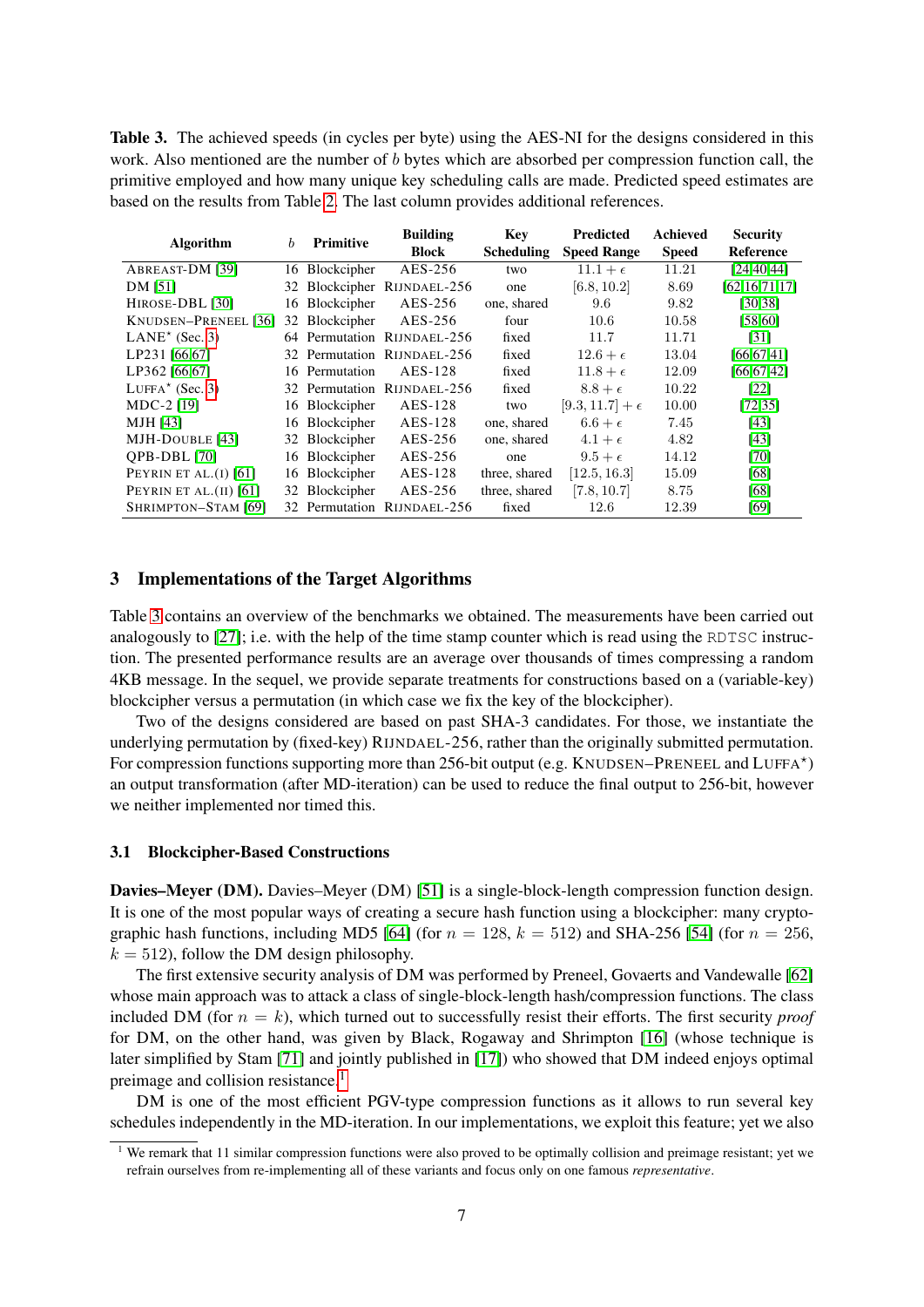study other possible optimizations. Namely, these are the three flavors of DM that we have considered in our benchmark:

- 1. Standard iterative approach: compression function calls are made sequentially for each step in the MD-iteration. The compression function evaluation starts with the key schedule and continues with the encryption call. This is illustrated in Fig. [1.](#page-16-0) Independent key schedule and encryption rounds are interleaved to get more efficient results.
- 2. Partially pipelined: the encryption call of the current round and the key schedule of the next round are being processed concurrently (see Fig. [2\)](#page-16-1).
- 3. Fully pipelined: j key schedules are called in parallel for some (integer)  $j > 1$  followed by j iterative encryption calls (see Fig. [3\)](#page-17-0). Several experiments were run for varying  $j$  and the best result is obtained for  $j = 4$ . Note that this approach allows to interleave the first encryption round calls with the key scheduling stage to hide latencies and obtain faster results.

Among the three approaches the fully pipelined version gives the best result and is the one reported in Table [3.](#page-6-0) We included a prediction of the performance of DM based on the vanilla timings of RIJNDAEL-256 provided in Section [2.1.](#page-2-0) Here the timing for 4K4E serves as a lower bound, as it makes the encryption calls in parallel. The timing for  $4K$  plus four times  $1E$  serves as an upper bound for DM because the first encryption can be scheduled during the four key scheduling stages hiding the instruction dependencies in the encryption improving the overall throughput. (Similar strategies are used for the constructions dis-cussed subsequently. If the predictions in Table [3](#page-6-0) include an  $\epsilon$ , this indicates that certain computations, for instance finite field multiplications, are not considered in the prediction.)

ABREAST-DM. ABREAST-DM and its sister design TANDEM-DM, both proposed in the early 90s [\[39\]](#page-13-1), are two of the classical examples of double-block-length compression/hash function designs. We only consider ABREAST-DM (see Fig. [8\)](#page-17-1) instantiated with AES-256 for our benchmark. We expect that TANDEM-DM has a slightly worse performance compared to ABREAST-DM due to its sequential structure. In our implementations, we make extensive use of the parallelism inside the ABREAST-DM compression function by calling two key schedules in parallel followed by two concurrent encryption calls (where the 'follow' is on a fine-grained per AES-round basis). Besides this standard approach, there is an opportunity where one creates an asymmetry in the MD-iteration: start with the key schedule for both rows followed by the encryption for either the top or bottom. In all subsequent iterations one can interleave one key schedule and one encryption (from possible different iterations). In our experiments the asymmetric approach did not result in a faster realization over the standard approach. Hence, the prediction for ABREAST-DM is based on the performance numbers for AES-256 in the 2K2E setting.

HIROSE-DBL. ABREAST-DM suffers from a performance drawback that, although run in parallel, the underlying blockciphers require separate key schedule routines. Hirose's construction [\[30\]](#page-13-18) overcomes this problem by sharing the key scheduling for the two blockcipher calls (see Fig. [6\)](#page-17-2). Even nicer, the design also enjoys almost optimal collision resistance (recently, it has been proved that the construction has preimage resistance  $\Omega(2^{2n})$  [\[45\]](#page-13-26)). We note that a similar compression function without feed-forward is shown to be almost as collision resistant as HIROSE-DBL [\[59\]](#page-14-19). Although we expect a higher efficiency in terms of hardware cost (i.e. area) for the construction without feed-forward, we believe it achieves almost the same speed as HIROSE-DBL in software. In our implementations, we apply the same approach as for ABREAST-DM to HIROSE-DBL (a standard and an asymmetric implementation for the iteration). Again, the standard approach is faster and in accordance with the predicted speed based on the 1K2E setting for AES-256. Our timings also demonstrate that Hirose's scheme is indeed faster than ABREAST-DM.

MDC-2. MDC-2 [\[19\]](#page-12-23) is one of the oldest double-block-length hash functions available and it has been specified in the ANSI X9.31 and ISO/IEC 10118-2 standards [\[1](#page-12-24)[,32\]](#page-13-27). Although originally designed for use with DES, we consider the obvious generalization (see Fig. [5\)](#page-17-3) where one can use two calls to a single-key blockcipher (where  $k = n$  with AES-128).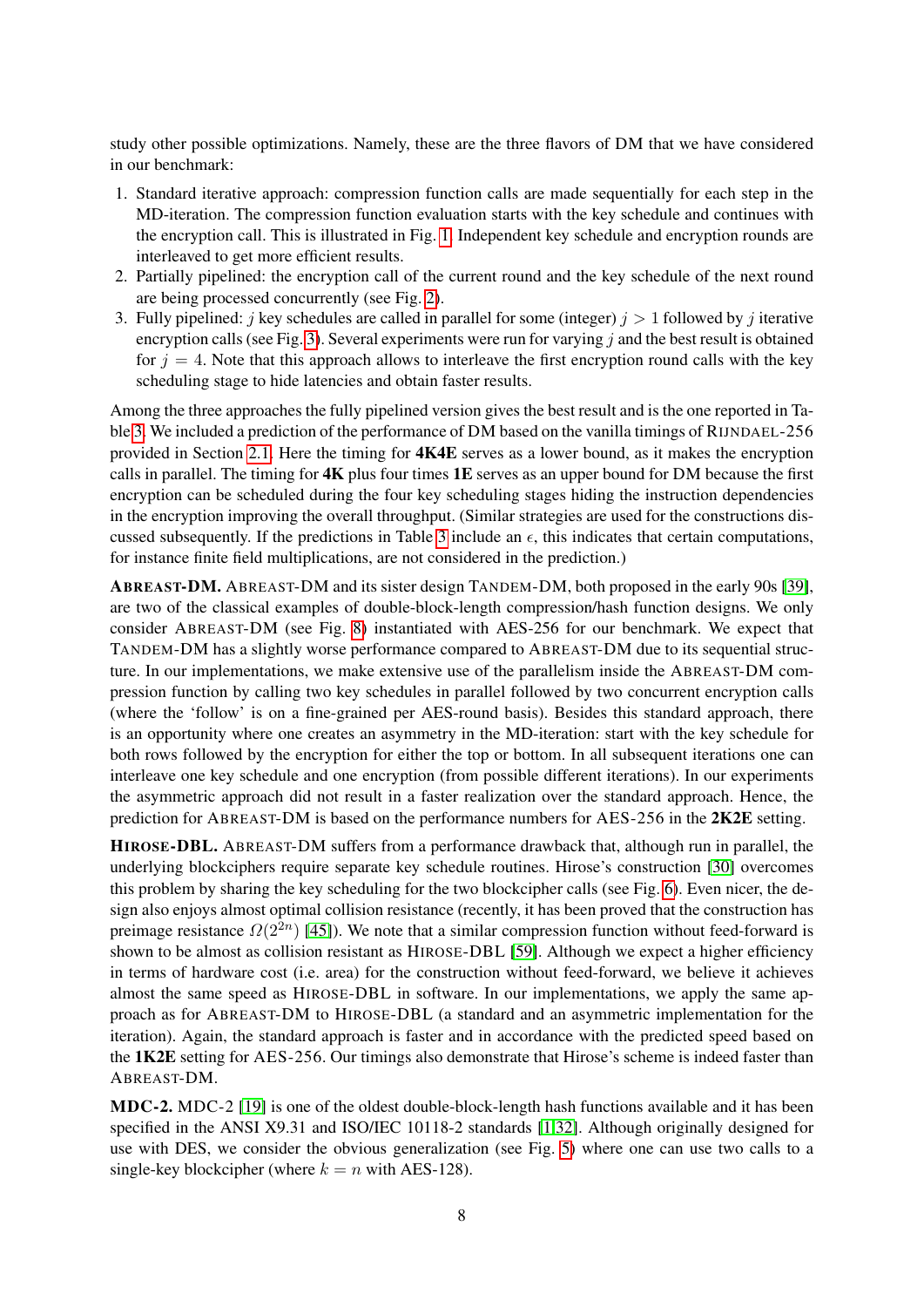The compression function of MDC-2 is relatively weak, as collisions and preimages can be found with  $\Theta(2^{n/2})$  and  $\Theta(2^n)$  queries, respectively. Notwithstanding its early appearance in the literature, the first security proof for MDC-2 (as iterated hash function) is remarkably recent: Steinberger [\[72\]](#page-14-13) has shown that any collision-finding adversary asking  $2^{3n/5-\epsilon}$  (for any  $\epsilon > 0$ ) queries to the underlying blockcipher has a negligible chance of completing a collision. This lower bound then was complemented by the attacks of Knudsen et al. [\[35\]](#page-13-24), who showed collision and preimage attacks requiring time complexities of  $O(2^n/n)$  and  $O(2^n)$ , respectively. (Reducing the gap between the query complexity lower bound and the time complexity upper bound is still an open problem.)

Since MDC-2 is based on MMO, it is difficult to pipeline multiple MDC-2 compression function calls in the MD-iteration (as we did for DM). Yet, one can benefit from the parallelism naturally present within a single compression function evaluation by making the two blockcipher calls concurrently (corresponding to 2K2E). This is indeed how we have achieved our best result, matching the predicted speed.

MJH. Recently, an alternative construction called MJH (see Fig. [7\)](#page-17-4) was proposed by Lee and Stam [\[43\]](#page-13-25). It is inspired by the compression function of JH [\[79\]](#page-14-20) (one of the SHA-3 finalists). The main design rationale behind MJH is to reduce the number of key-schedules required in a single compression function evaluation—as in HIROSE-DBL—and call several key schedules in parallel in multiple iterations—as in DM. Obviously, this results in an efficient design. As in the case of MDC-2, the compression function itself does not provide security beyond what a single-length compression function can offer; yet Lee and Stam showed that it enjoys a collision resistance bound of  $O(2^{2n/3 - \log n})$  in the MD-iteration. Preimages can be found with  $2^n$  queries and in as much time. More interestingly, the security of the construction still holds once the message block (size) to the compression function is doubled (this is what we call the MJH-DOUBLE). This leads to a significantly more efficient scheme, although the cost of key set-up increases. We investigate the performance of MJH in accordance with our optimizations on DM and HIROSE-DBL. Based on our results, we note that MJH-DOUBLE has achieved the best cycle count in our benchmark. We implemented different strategies when interleaving  $1 \leq i \leq 8$  iterations of the compression function, the best results are obtained with  $i = 2$ . Hence, the predictions are based on the setting 2K2E+2E, ignoring the cost of the polynomial multiplications.

KNUDSEN–PRENEEL. The goal for almost all (multi-block-length) constructions in the 90s has been optimal collision-resistance: a target output size is fixed and the compression function is designed to be collision resistant up to the birthday bound for that digest size. Contrary to this, Knudsen and Preneel [\[36\]](#page-13-20) adopted a different approach by a priori fixing a particular security target and letting the output size (and number of blockcipher calls) vary in order to guarantee a security level *without* imposing optimal security. To this end, they proposed several constructions with multiple blockcipher calls in parallel using the generator matrices of various linear error correcting codes. Although it was shown [\[58,](#page-13-21)[60\]](#page-14-10) that the compression functions do not deliver the security level they were designed for, still there exist some constructions satisfying a desirable level of security (when used in wide-pipe mode along with Merkle-Damgård iteration). We consider one of their proposals, which is based on a [4, 2, 3] linear code over  $\mathbb{F}_{2^3}$ , to show its performance capabilities with AES-NI. We note however that the compression function was not defined explicitly in [\[36\]](#page-13-20); we derive the generator matrix based on the works [\[36,](#page-13-20)[58\]](#page-13-21). One of the nice features of this construction is that one can call four independent key schedules followed by four independent encryptions where one can interleave the rounds of both operations to hide latencies. This makes it much easier to give an accurate performance estimate since this scenario is exactly the **4K4E** case for AES-256 (cf. Sec. [2.1\)](#page-2-0).

PEYRIN ET AL.-DBL. All the designs considered so far follow a very similar approach: there exist linear pre- and post-processing functions that operate on the blocks of data, interacting with the underlying primitives. The pre-processing function takes the input to the compression function, parses it as blocks and determines (block-wise linearly) the input of the underlying primitives. Similarly, the post-processing function takes the outputs of the underlying primitives, together with the input to the compression func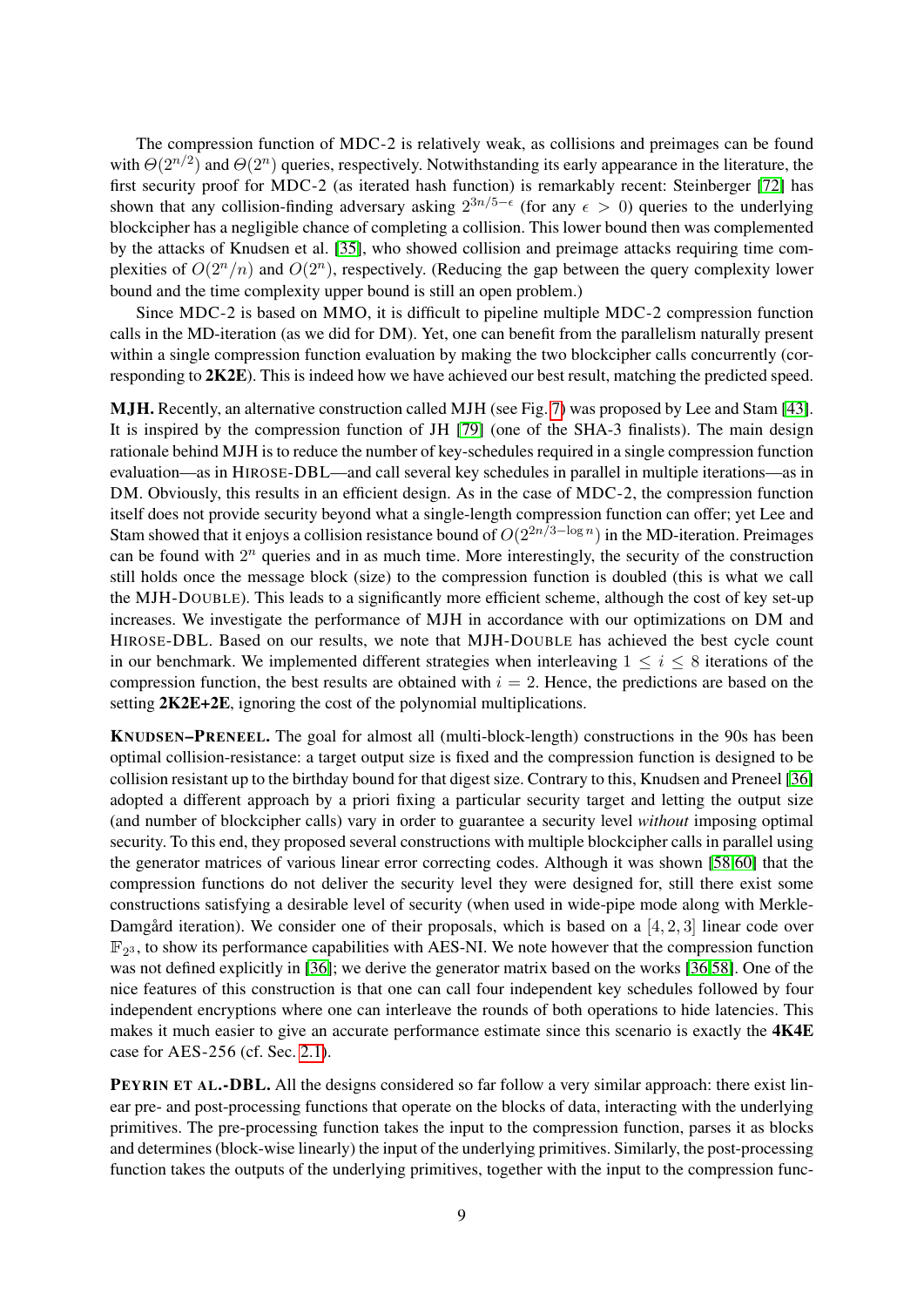tion in case there is a feed-forward, and outputs the digest (that is again based on a linear transformation). Based on this general model, Peyrin et al. [\[61\]](#page-14-15) determined, under a very general attack-based approach (i.e. only considering time-complexity upper bounds), necessary conditions to have a secure compression function (where they used smaller ideal  $2n \to n$  and  $3n \to n$  bits compression functions as underlying primitives which are replaced by single-key, resp. double-key, blockciphers in DM mode in our framework). In a later work Peyrin and Seurin [\[68\]](#page-14-16) followed a more proof-centric approach and derived querycomplexity lower and upper bounds for their proposals. They concluded that one needs at least five calls to the (single- or double-key) blockciphers in order to thwart some generic attacks and they proposed some constructions satisfying their criteria. For our purposes, we consider two of their proposals (see Fig. [12\)](#page-18-0) to investigate the performance using AES-NI. In our implementations, we make use of the high parallelism inside a single compression function evaluation by calling several shared key-schedules. In both scenarios the predicted time corresponds to 3K5E, since among the five encryptions two keys are used twice. This case is not considered in Table [2](#page-4-0) and we estimate the performance by considering the performance interval [3K3E, 3K3E+2E] for AES-128 and AES-256 instead.

**QPB-DBL.** We finish this section with the interesting scenario of constructing a  $2n$ -bit digest while making only a single call to the blockcipher (theoretically, this would provide optimal efficiency). Lucks [\[48\]](#page-13-28) provided the first construction of this type, although it is secure only in the iteration (see [\[59\]](#page-14-19) for a detailed discussion of the security of Lucks' construction). The main practical overhead in Lucks' construction are the costly finite field multiplications that are bound to be performed sequentially. Later, Stam [\[70\]](#page-14-14) gave another, more practical, construction in the public random function model using a quadratic-polynomial based design (hence the name QPB-DBL). He suggested to use a linear preprocessing function together with a nonlinear post-processing function that uses a quadratic polynomial to evaluate the digest. This construction was generalized [\[71,](#page-14-9)[46\]](#page-13-29) to the ideal cipher model by replacing the random function by a double-length-key blockcipher running in DM mode (see Fig. [4\)](#page-17-5). Note that we use a slightly different compression function here: in Fig. [4](#page-17-5) we assign  $(V_1, M, V_2)$  as the input of the compression function whereas  $(V_2, V_1, M)$  is suggested in [\[46\]](#page-13-29). This change does not violate the security proof, but it has the advantage of allowing increased parallelism in the iteration. As already argued, in the QPB-DBL compression function the main overhead consists of costly finite field multiplications (which we try to minimize by using the features of the new PCLMULQDQ instruction). Our tweak allows us to interleave the key-scheduling of round  $i+1$  with the two (sequential) finite field multiplications of round i. The predicted performance of QPB-DBL is based on the **1K1E** setting for AES-256 and ignores the relatively high cost of the two finite field multiplications.

### 3.2 Permutation-Based Constructions

Rogaway and Steinberger's LP and SHRIMPTON–STAM. The Rogaway–Steinberger construction is a class of linearly-determined, permutation-based compression functions  $\{0, 1\}^{mn} \rightarrow \{0, 1\}^{rn}$  making k calls to the different<sup>[2](#page-9-0)</sup> permutations  $\pi_i$  for  $i \in \{1, \ldots, k\}$  (hence the notation LP*mkr* throughout). Let  $(x_i, y_i)$  denote the input-output pair corresponding to the permutation  $\pi_i$ . The main ingredient of Rogaway and Steinberger's LP design is a  $(k + r) \times (k + m)$  matrix A over  $\mathbb{F}_{2^n}$  (satisfying an independence criterion [\[66](#page-14-11)[,67\]](#page-14-12)). This matrix determines the block-wise interaction between the inputs to the compression function  $(V, M)$ ,  $(x_i, y_i)$  pairs and the output Z of the compression function in the following way: for the row vector  $a_i$  (of A), the inputs to the underlying permutations are determined by the scalar product  $x_i = a_i \cdot (V_1, \dots, V_r, M_1, \dots, M_{m-r}, y_1, \dots, y_{i-1})$  whereas the output Z (which is treated as a concatenation of r n-bit blocks  $Z_i$ ) is computed by  $Z_i = a_{k+i} \cdot (V_1, \dots, V_r, M_1, \dots, M_{m-r}, y_1, \dots, y_k)$ . Shrimpton and Stam [\[69\]](#page-14-17) gave a compression function (SS) that can be regarded as an LP231 scheme, although their matrix does not satisfy the independence criterion imposed by Rogaway and Steinberger.

<span id="page-9-0"></span><sup>&</sup>lt;sup>2</sup> Note that LP framework can be defined for identical permutations as well; yet the corresponding security results are not guaranteed to carry over.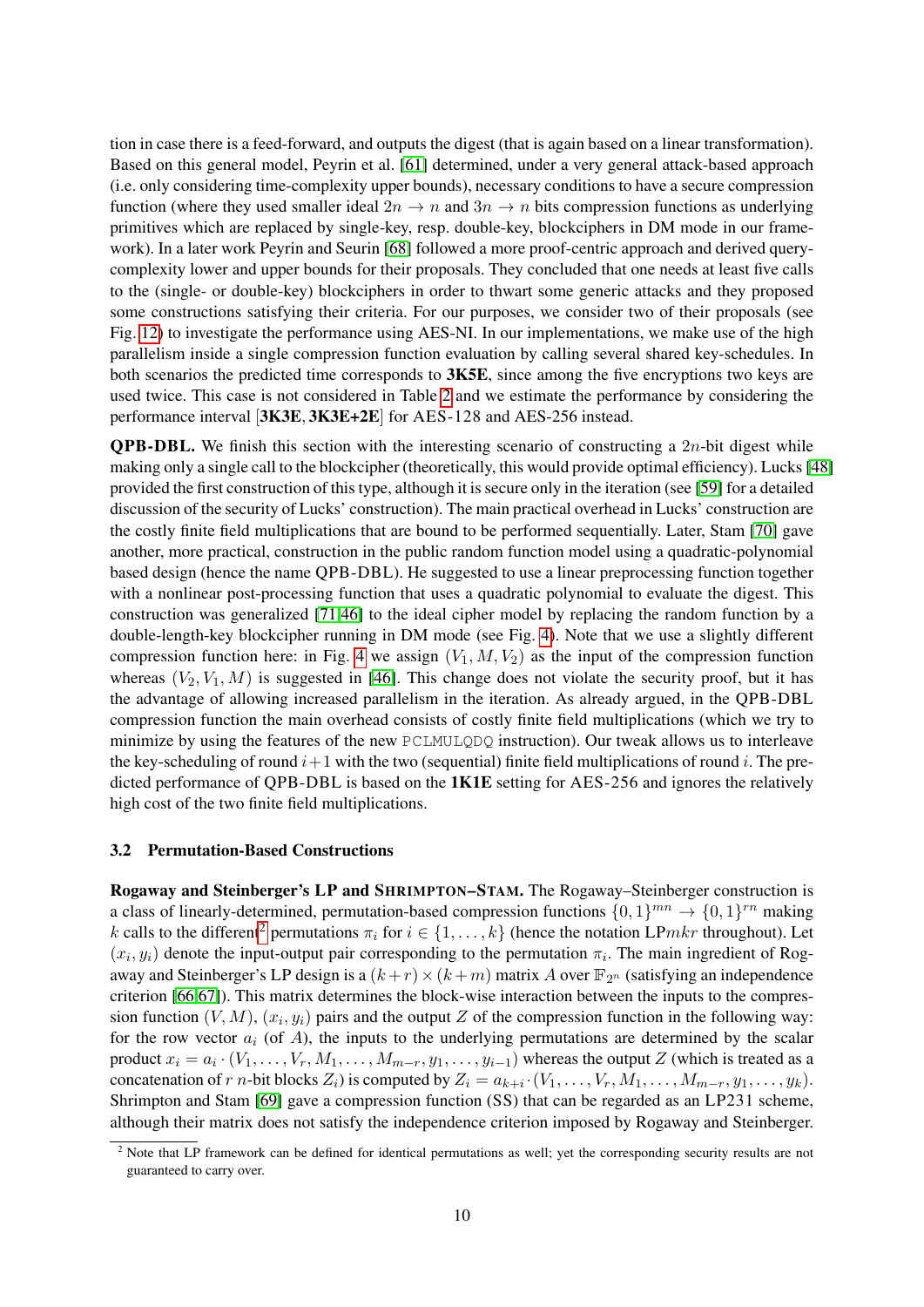We remark here that the compression function of Shrimpton and Stam also enjoys almost optimal collision resistance (yet suboptimal preimage resistance). In our benchmark, we include two of the LP schemes (LP231 and LP362) as well as SS. For LP231 and SS (see Figs. [13](#page-19-0) and [14,](#page-19-1) respectively), we use the matrices A' and  $\tilde{A}$  (both over  $\mathbb{F}_{2^{256}}$ , see Section [2.2\)](#page-4-1) to define the compression function (the former is the one suggested in [\[41\]](#page-13-22)). For LP362 we use the matrix  $A''$  (over  $\mathbb{F}_{2^{128}}$ ) given in [\[42\]](#page-13-23) :

$$
A' = \begin{pmatrix} 1 & 0 & 0 & 0 & 0 \\ 0 & 1 & 0 & 0 & 0 \\ 1 & 2 & 1 & 1 & 0 \\ 1 & 1 & 2 & 4 & 2 \end{pmatrix} , \quad \tilde{A} = \begin{pmatrix} 1 & 0 & 0 & 0 & 0 \\ 0 & 1 & 0 & 0 & 0 \\ 0 & 1 & 0 & 0 & 0 \\ 1 & 1 & 1 & 1 & 0 \\ 1 & 0 & 1 & 0 & 1 \end{pmatrix} \quad \text{and} \quad A'' = \begin{pmatrix} 1 & 0 & 0 & 0 & 0 & 0 & 0 \\ 0 & 1 & 0 & 0 & 0 & 0 & 0 & 0 \\ 0 & 0 & 1 & 0 & 0 & 0 & 0 & 0 \\ 0 & 1 & 0 & 0 & 0 & 0 & 0 & 0 \\ 0 & 0 & 1 & 0 & 0 & 0 & 0 & 0 \\ 1 & 1 & 1 & 1 & 1 & 1 & 0 & 1 \\ 1 & 2 & 4 & 1 & 2 & 4 & 0 & 1 \end{pmatrix}
$$

.

There are multiple ways how one can implement these constructions in practice. We choose to implement LP231 as displayed in Fig. [13,](#page-19-0) i.e. in three stages where we first run two permutations and a polynomial multiplication by  $x$  in parallel, followed by one permutation and polynomial multiplication by x and  $x^2$  and finally the remaining multiplication by  $x^2$ . This corresponds to the setting  $2E+1E + \epsilon$ for RIJNDAEL-256 on which we base our performance prediction. After experimenting with different strategies we settled on the following regarding LP362. Again three stages are used where we do three, two and one permutation in parallel in every stage. The multiplications are calculated in the last two stages in order to hide the relatively high latencies of especially the single permutation. Hence, the predicted performance is based on the **3E+2E+1E** +  $\epsilon$  setting for AES-128. The implementation of SS is straightforward and is as outlined in Fig. [14.](#page-19-1) This corresponds to the setting 2E+1E for RIJNDAEL-256, note that this is the only case where the actual construction (slightly) outperforms the predicted speed This anomaly might be explained by the fact that SS has to load (store) the input (output) only once for both operations while in the performance benchmark setting this has to be done twice.

LANE<sup>\*</sup>. LANE [\[31\]](#page-13-13) is a permutation-based hash function design (see Fig. [10\)](#page-18-1) submitted to the SHA-3 competition by Indesteege (supported by the COSIC research group). Although some weaknesses have been exploited [\[50\]](#page-13-30) for the original proposal, the generic compression function of LANE is worth reconsidering due to its capabilities for high parallelism and its suitability for AES-NI. For our purposes, we consider its compression function with 256-bit digest size which is instantiated by eight calls to the fixed-key RIJNDAEL-256 and denoted by LANE\*.

For this version, it is not immediate that the known attacks carry over to LANE\*. Note that the round function in the original proposal is very similar to the round function of RIJNDAEL-256, yet the overall permutation calls the round function only 6 times (whereas RIJNDAEL-256 is 14 rounds). Nevertheless, the security of the LANE<sup>\*</sup> is known to be sub-optimal: a yield-based adversary can be shown to find collisions and preimages with  $O(2^{n/6})$  and  $O(2^{n/3})$  queries respectively for an *n*-bit digest. However, there is still no known algorithm to find collisions and preimages with time complexity less than the generic attacks.

In our implementations, we exploit the high parallelism inside a single compression function evaluation by running several permutation calls in parallel. Although possible, we did not investigate further pipelining options along the MD-iteration due to a sufficient number of independent permutation calls in a single compression function evaluation. The predicted speed for LANE<sup>\*</sup> is based on the setting of 6E+2E for RIJNDAEL-256. Note that the original version of LANE, performs significantly faster (4.3 cycles per byte) on our platform due to the relatively light permutations given in the submitted version.

LUFFA<sup>\*</sup>. LUFFA [\[22\]](#page-12-22) is a second round SHA-3 candidate designed by De Cannière and Watanabe. We consider the LUFFA compression function as another permutation-based function that might possibly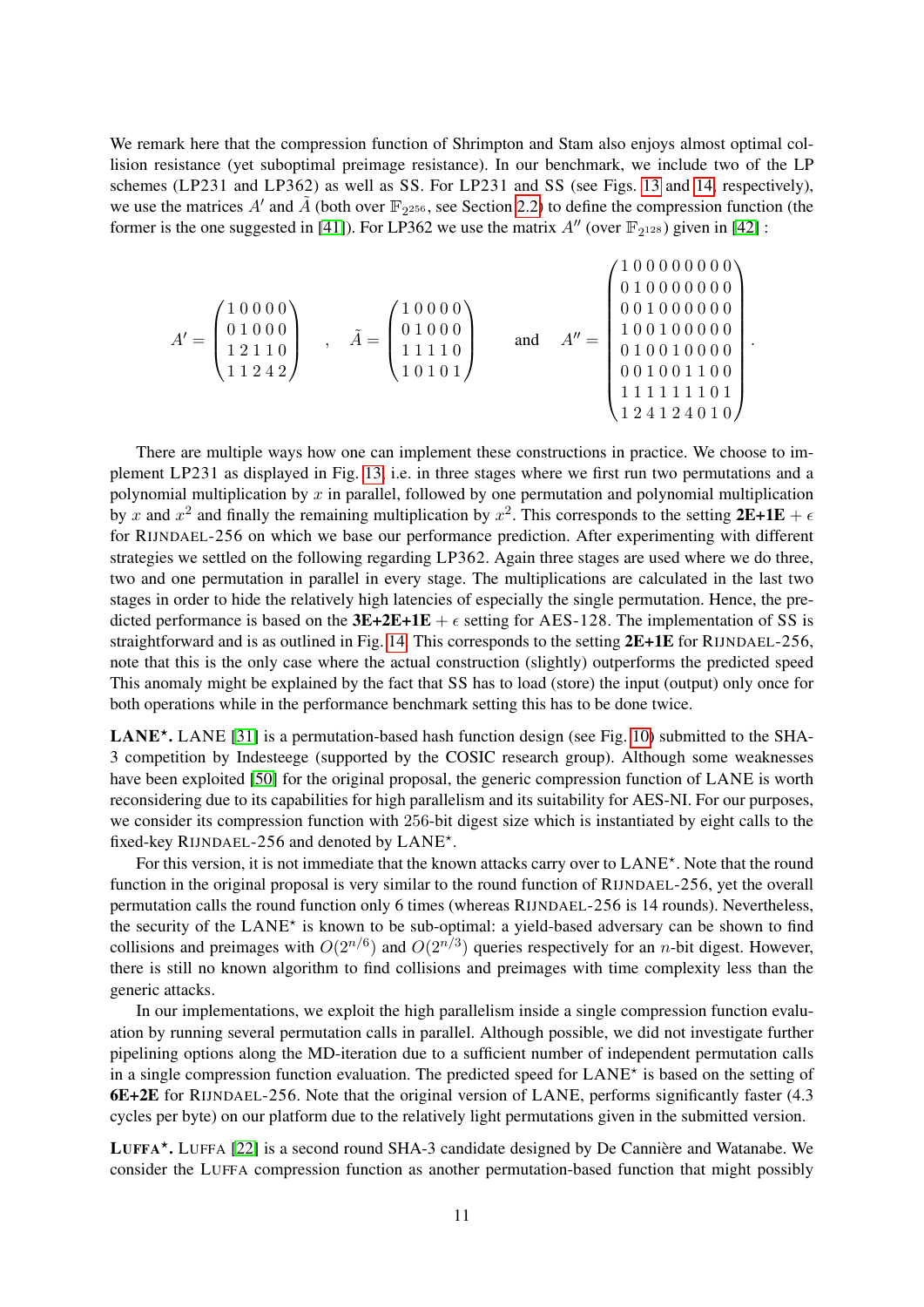benefit from AES-NI once its underlying permutations are modified accordingly (see Fig. [9\)](#page-18-2). To this end, we instantiate the three underlying permutations of LUFFA with fixed-key RIJNDAEL-256 and denote this version by LUFFA\*. The security analysis of LUFFA borrows characteristics from the sponge framework [\[9](#page-12-4)[,2\]](#page-12-25) assuming that the underlying permutations are ideal. We note that the compression function of LUFFA is not ideal and the hash function is claimed to be secure only in the iteration. Moreover, the compression function of LUFFA? outputs 768 bits and one requires an output transformation to reduce the digest to 256-bit.

The implementation of  $LUFFA^*$  is as outlined in Fig. [9.](#page-18-2) First the multiplications required in the message injection step are computed (see [\[22\]](#page-12-22) for a description of how to implement these efficiently), followed by the computation of the three independent permutations. The predicted performance results (3E +  $\epsilon$  using RIJNDAEL-256) is too optimistic, the  $\epsilon$  incorporates the cost of the multiple polynomial multiplications. Note that our implementation is slightly faster then the original version of LUFFA (which runs at 10.49 cycles per byte) using the fastest implementation (called SSSE3-PS-2) submitted to eBASH.

## <span id="page-11-0"></span>4 Discussion and Conclusion

In this work, we presented the first comprehensive performance comparison of many multi-block-length hash functions (old and new alike) in software on a modern architecture supporting AES-NI. Our results are summarized in Table [3](#page-6-0) in conjunction with speed predictions based on the vanilla AES timings from Table [2.](#page-4-0) Based on these results, we can draw the following conclusions:

- 1. Our major conclusion is that, when assuming that the underlying primitives behave ideally, one can obtain fast and provably secure blockcipher based hash functions on soon to be mainstream architectures supporting AES-NI. Indeed, the algorithms studied provide reasonable collision and preimage resistance and require between 4 and 15 cycles per byte on our target platform, so in this sense almost *all* of them outperform SHA-256 while several of them are faster than SHA-512.<sup>[3](#page-11-1)</sup> As discussed in the introductions, our results are obtained with the original number of rounds for AES and RIJNDAEL-256. Relative performance results follow by increasing or decreasing the number of rounds, depending on the security margin.
- 2. Among the blockcipher-based compression functions, DM is the fastest algorithm when optimal security (in terms of proven collision resistance lower bound) is desired. For practical security levels, MJH-DOUBLE significantly outperforms the others (including the permutation-based designs). Note that both constructions require only one key schedule call inside a single compression function evaluation.
- 3. In the permutation-based setting, the LUFFA<sup>\*</sup> compression function is the fastest, but it is being outperformed by many blockcipher-based constructions. This is partly due to the higher number of primitive calls, but one can argue that our methodology (use AES as is) results in a relatively more conservative security margin for fixed-key constructions. Among the provably secure constructions LP362 performs the best, showing the possibility of achieving higher speed despite the increased number of primitive calls.

Finally, we remark that all the constructions we consider are generic in the sense that they can be instantiated with any secure blockcipher (or permutation, where relevant). Hence, it is well possible that one can achieve better performance with different blockciphers or permutations. In particular, any AES-inspired yet more efficient primitive, for instance a round-reduced version or a tweaked version with more secure and efficient key-scheduling, would result in a faster scheme on our target platform. We believe that our benchmark provides a valuable toolbox to see the relative performance figures for a majority of blockcipher- and permutation-based compression and hash functions.

<span id="page-11-1"></span><sup>&</sup>lt;sup>3</sup> Compared SHA-256 and SHA-512 speeds (13.90 and 10.47 respectively) are based on the fastest publicly available implementation on eBACS [\[6\]](#page-12-26) run on Intel Core i5 M 520 (2.4 GHz with AES-NI).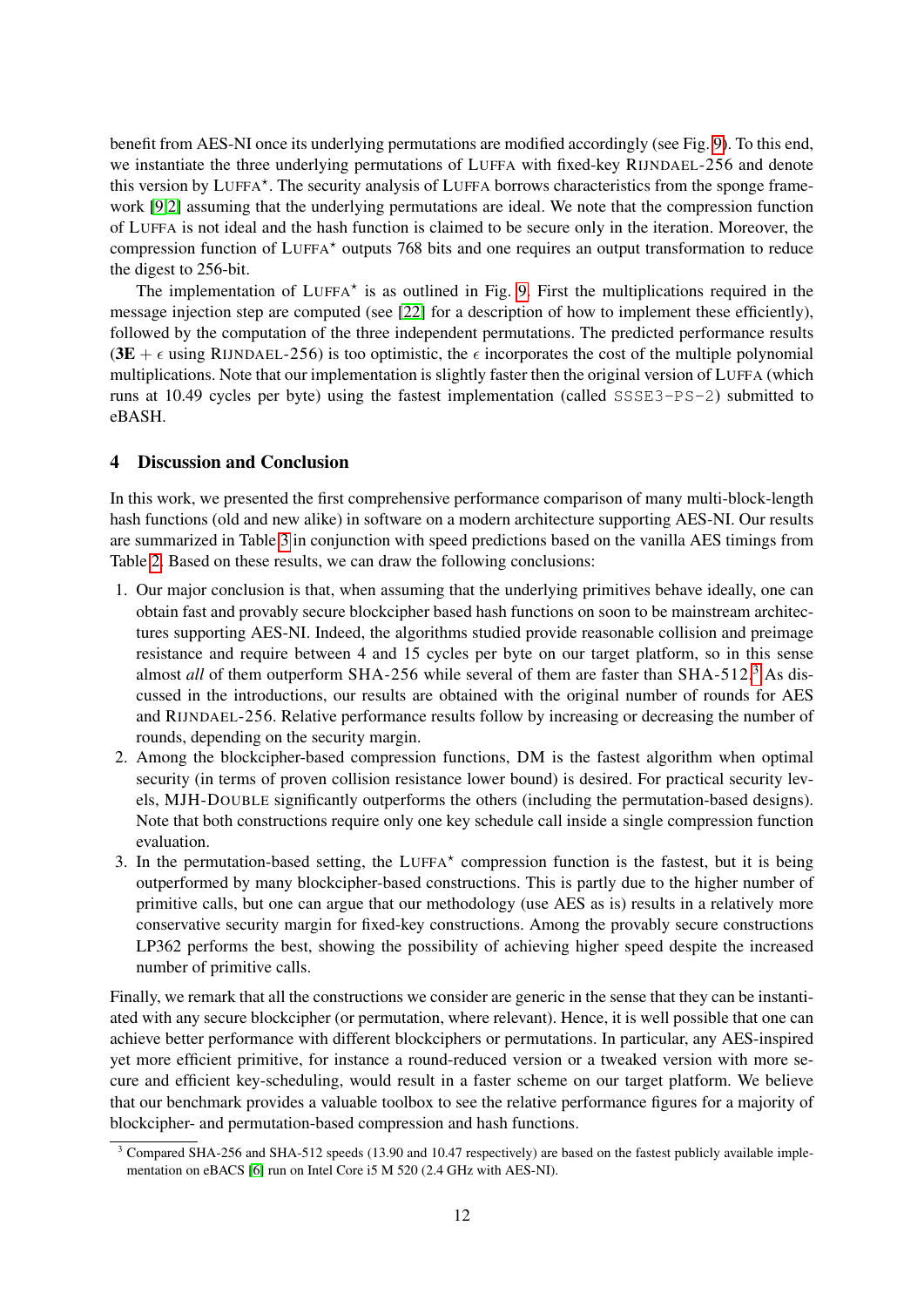Acknowledgements. This work was supported by the Swiss National Science Foundation under grant numbers 200020-132160, 200021-119776, and 200021-122162 and by the European Commission through the ICT programme under contract ICT-2007-216676 ECRYPT II. We gratefully acknowledge Çağdaş Çalık, for granting us access to the Intel i5 with AES-NI to benchmark our programs and Thorsten Kleinjung for useful discussions on how to optimize the SSE polynomial multiplication by  $x$ . We would like to thank the anonymous reviewers for useful comments and suggestions.

## References

- <span id="page-12-24"></span>1. American National Standards Institute. Public key cryptography using reversible algorithms for the financial services industry. American National Standards Institute, 1998.
- <span id="page-12-25"></span>2. E. Andreeva, B. Mennink, and B. Preneel. Security reductions of the second round SHA-3 candidates. Cryptology ePrint Archive, Report 2010/381, 2010. <http://eprint.iacr.org/>.
- <span id="page-12-18"></span>3. R. Benadjila, O. Billet, H. Gilbert, G. Macario-Rat, T. Peyrin, M. Robshaw, and Y. Seurin. SHA-3 proposal: ECHO, 2009.
- <span id="page-12-8"></span>4. R. Benadjila, O. Billet, S. Gueron, and M. J. B. Robshaw. The Intel AES instructions set and the SHA-3 candidates. In *Asiacrypt 2009*, volume 5912 of *LNCS*, pages 162–178. Springer, 2009.
- <span id="page-12-12"></span>5. D. J. Bernstein. Cache-timing attacks on AES, 2005. <http://cr.yp.to/papers.html#cachetiming>.
- <span id="page-12-26"></span>6. D. J. Bernstein and T. Lange, (editors). eBACS: ECRYPT Benchmarking of Cryptographic Systems. [http://bench.](http://bench.cr.yp.to) [cr.yp.to](http://bench.cr.yp.to), 2010.
- <span id="page-12-14"></span>7. D. J. Bernstein and P. Schwabe. New AES software speed records. In *Indocrypt 2008*, volume 5365 of *LNCS*, pages 322–336. Springer, 2008.
- <span id="page-12-15"></span>8. G. Bertoni, L. Breveglieri, R. Farina, and F. Regazzoni. Speeding up AES by extending a 32 bit processor instruction set. In *Application-specific Systems, Architectures and Processors*, pages 275–282. IEEE Computer Society, 2006.
- <span id="page-12-4"></span>9. G. Bertoni, J. Daemen, M. Peeters, and G. Van Assche. On the indifferentiability of the sponge construction. In *Eurocrypt 2008*, volume 4965 of *LNCS*, pages 181–197. Springer, 2008.
- <span id="page-12-13"></span>10. E. Biham. A fast new DES implementation in software. In *FSE 1997*, volume 1267 of *LNCS*, pages 260–272, 1997.
- <span id="page-12-17"></span>11. E. Biham, R. Chen, A. Joux, P. Carribault, C. Lemuet, and W. Jalby. Collisions of SHA-0 and reduced SHA-1. In *Eurocrypt 2005*, volume 3494 of *LNCS*, pages 36–57. Springer, 2005.
- <span id="page-12-3"></span>12. E. Biham and O. Dunkelman. A framework for iterative hash functions – HAIFA. Presented at *Second NIST Cryptographic Hash Workshop, August 24–25, 2006, Santa Barbara, California, USA.*
- <span id="page-12-19"></span>13. E. Biham and O. Dunkelman. The SHAvite-3 hash function, 2009.
- <span id="page-12-9"></span>14. A. Biryukov and D. Khovratovich. Related-key cryptanalysis of the full AES-192 and AES-256. In *Asiacrypt 2009*, volume 5912 of *LNCS*, pages 1–18. Springer, 2009.
- <span id="page-12-10"></span>15. A. Biryukov, D. Khovratovich, and I. Nikolic. Distinguisher and related-key attack on the full AES-256. In *Crypto 2009*, volume 5677 of *LNCS*, pages 231–249, 2009.
- <span id="page-12-21"></span>16. J. Black, P. Rogaway, and T. Shrimpton. Black-box analysis of the block-cipher-based hash-function constructions from PGV. In *Crypto 2002*, volume 2442 of *LNCS*, pages 320–335. Springer, 2002.
- <span id="page-12-1"></span>17. J. Black, P. Rogaway, T. Shrimpton, and M. Stam. An analysis of the blockcipher-based hash functions from PGV. *Journal of Cryptology*, 23(4):519–545, 2010.
- <span id="page-12-5"></span>18. A. Bogdanov, G. Leander, C. Paar, A. Poschmann, M. J. B. Robshaw, and Y. Seurin. Hash functions and RFID tags: Mind the gap. In E. Oswald and P. Rohatgi, editors, *CHES '08*, volume 5154 of *LNCS*, pages 283–299. Springer, 2008.
- <span id="page-12-23"></span>19. B. Brachtl, D. Coppersmith, M. Hyden, S. Matyas, Jr., C. Meyer, J. Oseas, S. Pilpel, and M. Schilling. Data authentication using modification detection codes based on a public one-way encryption function. U.S. Patent No 4,908,861, 1990.
- <span id="page-12-11"></span>20. J. Daemen and V. Rijmen. *The design of Rijndael*. Springer, 2002.
- <span id="page-12-0"></span>21. I. Damgård. A design principle for hash functions. In *Crypto 1989*, volume 435 of *LNCS*, pages 416–427. Springer, 1990.
- <span id="page-12-22"></span>22. C. De Cannière, H. Sato, and D. Watanabe. Hash function Luffa: Supporting document. Submission to NIST (Round 2), 2009.
- <span id="page-12-2"></span>23. Ecrypt II yearly report on algorithms and key sizes. Ecrypt II European Network of Excellence in Cryptology II, 30 March 2010.
- <span id="page-12-20"></span>24. E. Fleischmann, M. Gorski, and S. Lucks. Security of cyclic double block length hash functions. In *Cryptography and Coding 2009*, volume 5921 of *LNCS*, pages 153–175. Springer, 2009.
- <span id="page-12-16"></span>25. A. Fog. Instruction tables, lists of instruction latencies, throughputs and microoperation breakdowns for Intel, AMD and VIA CPUs. <http://www.agner.org/optimize/>, 2010.
- <span id="page-12-6"></span>26. S. Gueron. Intel's new AES instructions for enhanced performance and security. In *FSE 2009*, volume 5665 of *LNCS*, pages 51–66. Springer, 2009.
- <span id="page-12-7"></span>27. S. Gueron. Intel advanced encryption standard (AES) instructions set. Technical report, Intel, 2010. [http://software.intel.com/en-us/articles/](http://software.intel.com/en-us/articles/intel-advanced-encryption-standard-aes-instructions-set/) [intel-advanced-encryption-standard-aes-instructions-set/](http://software.intel.com/en-us/articles/intel-advanced-encryption-standard-aes-instructions-set/).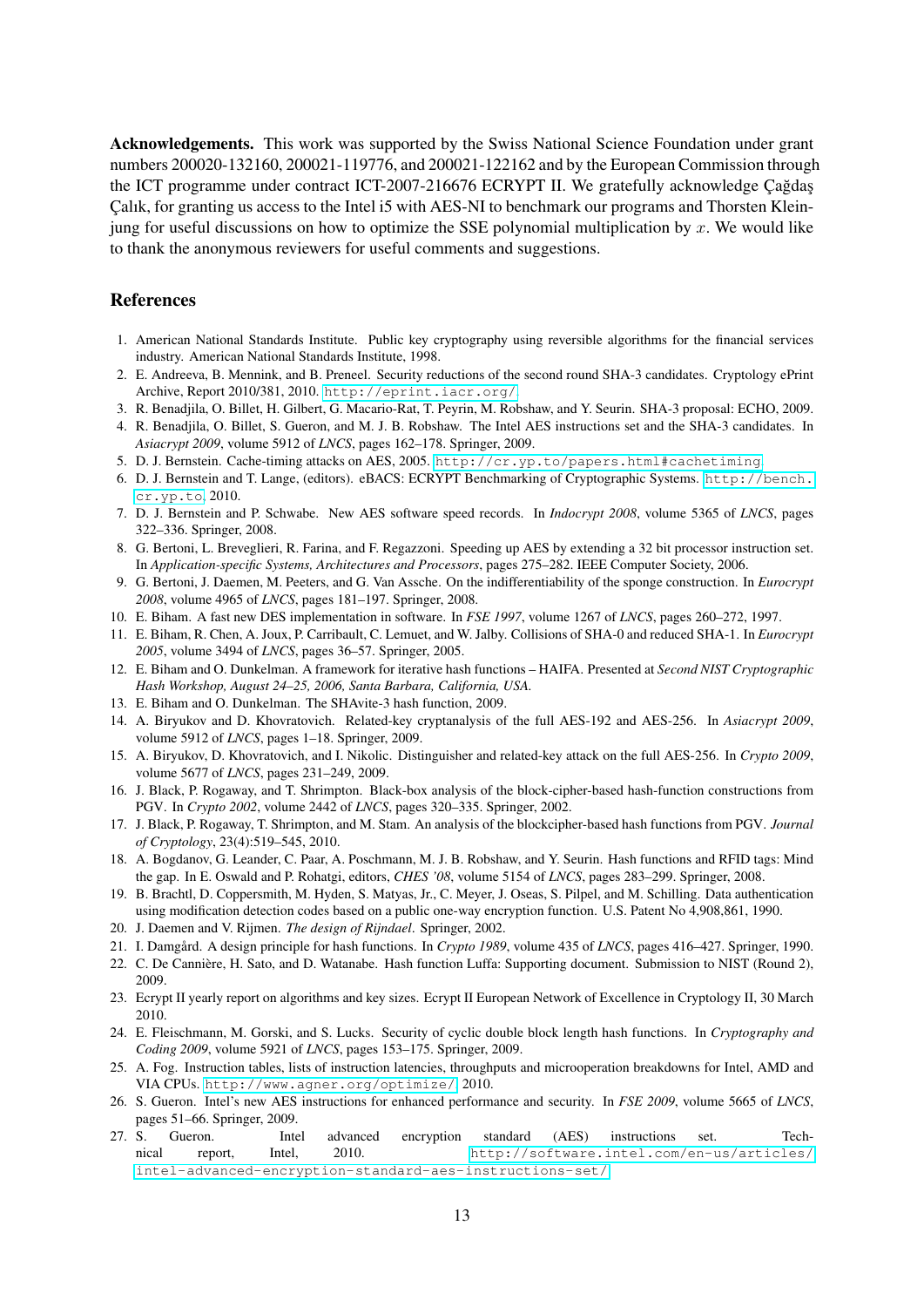- <span id="page-13-10"></span>28. S. Gueron and M. E. Kounavis. Intel carry-less multiplication instruction and its usage for computing the GCM mode. Technical report, Intel, 2010. http://software.intel.com/en-us/articles/ the GCM mode. Technical report, Intel, 2010. [http://software.intel.com/en-us/articles/](http://software.intel.com/en-us/articles/intel-carry-less-multiplication-instruction-and-its-usage-for-computing-the-gcm-mode/) [intel-carry-less-multiplication-instruction-and-its-usage-for-computing-the-gcm-mode/](http://software.intel.com/en-us/articles/intel-carry-less-multiplication-instruction-and-its-usage-for-computing-the-gcm-mode/).
- <span id="page-13-8"></span>29. M. Hamburg. Accelerating AES with vector permute instructions. In *CHES*, volume 5747 of *LNCS*, pages 18–32. Springer, 2009.
- <span id="page-13-18"></span>30. S. Hirose. Some plausible constructions of double-block-length hash functions. In *FSE 2006*, volume 4047 of *LNCS*, pages 210–225. Springer, 2006.
- <span id="page-13-13"></span>31. S. Indesteege. The LANE hash function. Submission to NIST, 2008.
- <span id="page-13-27"></span>32. International Organization for Standardization. ISO/IEC 10118-2:2000.information technology-security techniques-hash functions-hash functions using an n-bit block cipher. International Organization for Standardization, Geneva, Switzerland, 2000, First released in 1992.
- <span id="page-13-7"></span>33. E. Käsper and P. Schwabe. Faster and timing-attack resistant AES-GCM. In *CHES 2009*, volume 5747 of *LNCS*, pages 1–17, 2009.
- <span id="page-13-4"></span>34. D. Khovratovich. *New Approaches to the Cryptanalysis of Symmetric Primitives*. PhD thesis, University of Luxembourg, 2010.
- <span id="page-13-24"></span>35. L. R. Knudsen, F. Mendel, C. Rechberger, and S. S. Thomsen. Cryptanalysis of MDC-2. In *Eurocrypt 2009*, volume 5479 of *LNCS*, pages 106–120. Springer, 2009.
- <span id="page-13-20"></span>36. L. R. Knudsen and B. Preneel. Construction of secure and fast hash functions using nonbinary error-correcting codes. *IEEE Transactions on Information Theory*, 48(9):2524–2539, 2002.
- <span id="page-13-14"></span>37. M. Kounavis and S. Gueron. Vortex: A new family of one way hash functions based on rijndael rounds and carry-less multiplication. Submission to NIST, 2008.
- <span id="page-13-19"></span>38. M. Krause, F. Armknecht, and E. Fleischmann. Preimage resistance beyond the birthday barrier – the case of blockcipher based hashing. Cryptology ePrint Archive, Report 2010/519, 2010. <http://eprint.iacr.org/>.
- <span id="page-13-1"></span>39. X. Lai and J. L. Massey. Hash functions based on block ciphers. In *Eurocrypt '92*, volume 658 of *LNCS*, pages 55–70. Springer, 1993.
- <span id="page-13-15"></span>40. J. Lee and D. Kwon. The security of Abreast-DM in the ideal cipher model. Cryptology ePrint Archive, Report 2009/225, 2009. <http://eprint.iacr.org/>.
- <span id="page-13-22"></span>41. J. Lee and J. H. Park. Adaptive preimage resistance and permutation-based hash functions. Cryptology ePrint Archive, Report 2009/066, 2009. <http://eprint.iacr.org/>.
- <span id="page-13-23"></span>42. J. Lee and J. H. Park. Preimage resistance of LPmkr with r = m − 1. *Information Processing Letters*, 110(14-15):602– 608, 2010.
- <span id="page-13-25"></span>43. J. Lee and M. Stam. MJH: a faster alternative to MDC-2. In *CT-RSA '11*, volume 6558 of *LNCS*, pages 213–236. Springer, 2011.
- <span id="page-13-16"></span>44. J. Lee, M. Stam, and J. Steinberger. The collision security of Tandem-DM in the ideal cipher model. Cryptology ePrint Archive, Report 2010/409, 2010. <http://eprint.iacr.org/>.
- <span id="page-13-26"></span>45. J. Lee, M. Stam, and J. Steinberger. The preimage security of double-block-length compression functions. Cryptology ePrint Archive, Report 2011/224, 2011. <http://eprint.iacr.org/>.
- <span id="page-13-29"></span>46. J. Lee and J. P. Steinberger. Multi-property-preserving domain extension using polynomial-based modes of operation. In *Eurocrypt 2010*, volume 6110 of *LNCS*, pages 573–596. Springer, 2010.
- <span id="page-13-3"></span>47. S. Lucks. A failure-friendly design principle for hash functions. In *ASIACRYPT '05*, volume 3788 of *LNCS*, pages 474– 494. Springer, 2005.
- <span id="page-13-28"></span>48. S. Lucks. A collision-resistant rate-1 double-block-length hash function. In E. Biham, H. Handschuh, S. Lucks, and V. Rijmen, editors, *Symmetric Cryptography*, number 07021 in Dagstuhl Seminar Proceedings, Dagstuhl, Germany, 2007. Internationales Begegnungs- und Forschungszentrum für Informatik (IBFI), Schloss Dagstuhl, Germany.
- <span id="page-13-11"></span>49. R. Manley, P. Magrath, and D. Gregg. Code generation for hardware accelerated AES. In *Application-specific Systems Architectures and Processors (ASAP), 21st IEEE International Conference on*, pages 345–348, 2010.
- <span id="page-13-30"></span>50. K. Matusiewicz, M. Naya-Plasencia, I. Nikolic, Y. Sasaki, and M. Schläffer. Rebound attack on the full Lane compression function. In *Asiacrypt 2009*, volume 5912 of *LNCS*, pages 106–125. Springer, 2009.
- <span id="page-13-17"></span>51. A. Menezes, P. van Oorschot, and S. Vanstone. *CRC-Handbook of Applied Cryptography*. CRC Press, 1996.
- <span id="page-13-0"></span>52. R. C. Merkle. One way hash functions and DES. In *CRYPTO 1989*, volume 435 of *LNCS*, pages 428–446. Springer, 1990.
- <span id="page-13-2"></span>53. NIST. FIPS-197: Advanced encryption standard (AES), 2001. [http://www.csrc.nist.gov/publications/](http://www.csrc.nist.gov/publications/fips/fips197/fips-197.pdf) [fips/fips197/fips-197.pdf](http://www.csrc.nist.gov/publications/fips/fips197/fips-197.pdf).
- <span id="page-13-12"></span>54. NIST. Secure hash standard. FIPS 180-2, NIST, <http://www.itl.nist.gov/fipspubs/fip180-2.htm>, August 2002.
- <span id="page-13-5"></span>55. NIST. Cryptographic hash algorithm competition. [http://csrc.nist.gov/groups/ST/hash/sha-3/](http://csrc.nist.gov/groups/ST/hash/sha-3/index.html) [index.html](http://csrc.nist.gov/groups/ST/hash/sha-3/index.html), 2008.
- <span id="page-13-9"></span>56. D. A. Osvik, J. W. Bos, D. Stefan, and D. Canright. Fast software AES encryption. In *FSE 2010*, volume 6147 of *LNCS*, pages 75–93. Springer, 2010.
- <span id="page-13-6"></span>57. D. A. Osvik, A. Shamir, and E. Tromer. Cache attacks and countermeasures: The case of AES. In *CT-RSA 2006*, volume 3860 of *LNCS*, pages 1–20. Springer, 2006.
- <span id="page-13-21"></span>58. O. Özen, T. Shrimpton, and M. Stam. Attacking the Knudsen-Preneel compression functions. In *FSE 2010*, volume 6147 of *LNCS*, pages 94–115. Springer, 2010.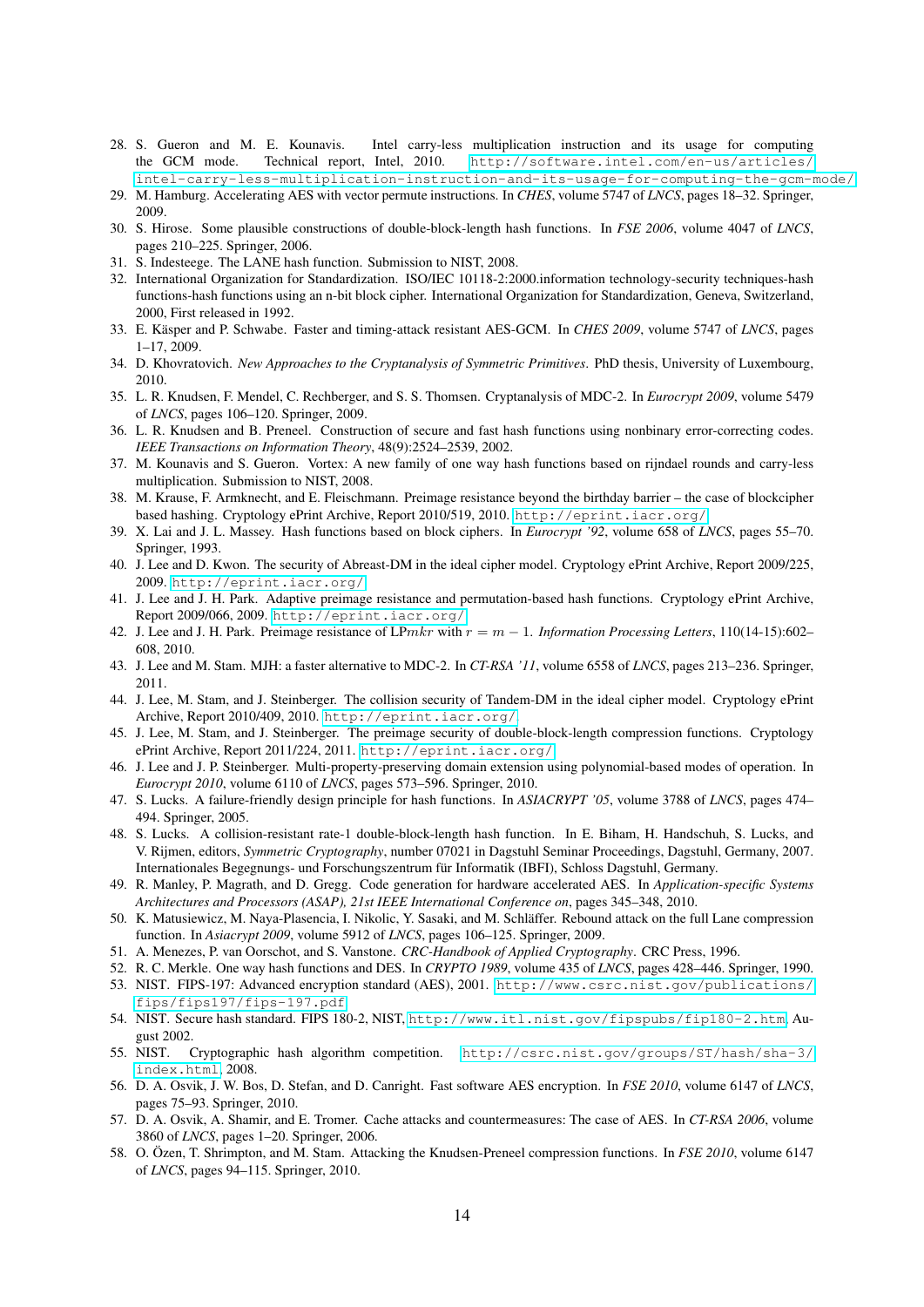- <span id="page-14-19"></span>59. O. Özen and M. Stam. Another glance at double-length hashing. In *Cryptography and Coding 2009*, volume 5921 of *LNCS*, pages 176–201. Springer, 2009.
- <span id="page-14-10"></span>60. O. Özen and M. Stam. Collision attacks against the Knudsen-Preneel compression functions. In *To appear in Asiacrypt 2010*, LNCS. Springer, 2010.
- <span id="page-14-15"></span>61. T. Peyrin, H. Gilbert, F. Muller, and M. J. B. Robshaw. Combining compression functions and block cipher-based hash functions. In *Asiacrypt 2006*, volume 4284 of *LNCS*, pages 315–331. Springer, 2006.
- <span id="page-14-1"></span>62. B. Preneel, R. Govaerts, and J. Vandewalle. Hash functions based on block ciphers: A synthetic approach. In *Crypto '93*, volume 773 of *LNCS*, pages 368–378. Springer, 1994.
- <span id="page-14-0"></span>63. M. O. Rabin. Digitalized signatures. In *Foundations of Secure Computations*, pages 155–166. Academic Press, 1978.
- <span id="page-14-18"></span>64. R. Rivest. The MD5 message-digest algorithm, request for comments (RFC) 1320. Technical report, Internet Activities Board, Internet Privacy Task Force, 1992.
- <span id="page-14-22"></span>65. P. Rogaway and T. Shrimpton. Cryptographic hash-function basics: Definitions, implications, and separations for preimage resistance, second-preimage resistance, and collision resistance. In B. K. Roy and W. Meier, editors, *FSE 2004*, volume 3017 of *LNCS*, pages 371–388. Springer, 2004.
- <span id="page-14-11"></span>66. P. Rogaway and J. Steinberger. Security/efficiency tradeoffs for permutation-based hashing. In *Eurocrypt 2008*, volume 4965 of *LNCS*, pages 220–236. Springer, 2008.
- <span id="page-14-12"></span>67. P. Rogaway and J. P. Steinberger. Constructing cryptographic hash functions from fixed-key blockciphers. In *Crypto 2008*, volume 5157 of *LNCS*, pages 433–450. Springer, 2008.
- <span id="page-14-16"></span>68. Y. Seurin and T. Peyrin. Security analysis of constructions combining FIL random oracles. In *FSE 2007*, volume 4593 of *LNCS*, pages 119–136. Springer, 2007.
- <span id="page-14-17"></span>69. T. Shrimpton and M. Stam. Building a collision-resistant compression function from non-compressing primitives. In *International Colloquium on Automata, Languages and Programming 2008*, volume 5126 of *LNCS*, pages 643–654. Springer, 2008.
- <span id="page-14-14"></span>70. M. Stam. Beyond uniformity: Better security/efficiency tradeoffs for compression functions. In *Crypto 2008*, volume 5157 of *LNCS*, pages 397–412. Springer, 2008.
- <span id="page-14-9"></span>71. M. Stam. Blockcipher-based hashing revisited. In *FSE 2009*, volume 5665 of *LNCS*, pages 67–83. Springer, 2009.
- <span id="page-14-13"></span>72. J. P. Steinberger. The collision intractability of MDC-2 in the ideal-cipher model. In *Eurocrypt 2007*, volume 4515 of *LNCS*, pages 34–51. Springer, 2007.
- <span id="page-14-5"></span>73. S. Tillich and J. Großschädl. Instruction set extensions for efficient AES implementation on 32-bit processors. In *CHES 2006*, volume 4249 of *LNCS*, pages 270–284. Springer, 2006.
- <span id="page-14-4"></span>74. S. Tillich, J. Großschädl, and A. Szekely. An instruction set extension for fast and memory-efficient AES implementation. In *Communications and Multimedia Security*, volume 3677 of *LNCS*, pages 11–21. Springer, 2005.
- <span id="page-14-6"></span>75. S. Tillich and C. Herbst. Boosting AES performance on a tiny processor core. In *CT-RSA*, volume 4964 of *LNCS*, pages 170–186, 2008.
- <span id="page-14-3"></span>76. E. Tromer, D. A. Osvik, and A. Shamir. Efficient cache attacks on AES, and countermeasures. *Journal of Cryptology*, 23:37–71, 2010.
- <span id="page-14-8"></span>77. X. Wang, Y. L. Yin, and H. Yu. Finding collisions in the full SHA-1. In *Crypto 2005*, volume 3621 of *LNCS*, pages 17–36. Springer, 2005.
- <span id="page-14-7"></span>78. X. Wang and H. Yu. How to break MD5 and other hash functions. In *Eurocrypt 2005*, volume 3494 of *LNCS*, pages 19–35. Springer, 2005.
- <span id="page-14-20"></span>79. H. Wu. The hash function JH. Submission to NIST (updated), 2009.

## <span id="page-14-2"></span>A Security Considerations

There exist multiple security notions for a cryptographic hash function to satisfy; we only consider the collision-and preimage-resistance and the relevant adversarial models. A *preimage-finding adversary* is an algorithm with access to one or more oracles and whose goal is to find a preimage of some specified compression/hash function output.[4](#page-14-21) Similarly, a *collision-finding adversary* is an algorithm whose goal is to find collisions in some specified compression or hash function.

To get a better picture, we consider adversaries in two scenarios: the information- and the complexitytheoretic. For the former, the only resource of interest is the number of queries made to their oracles, the so called query-complexity, where the adversaries are considered computationally unbounded. For the latter, on the other hand, we consider the actual runtime of the adversarial algorithm (with respect to a reasonable computational model). By convention, we assume that for optimally secure constructions the only valid attacks are the generic attacks which require  $\Theta(2^{s/2})$  and  $\Theta(2^s)$  queries/time to

<span id="page-14-21"></span><sup>&</sup>lt;sup>4</sup> Note that there exist several definitions of preimage resistance formalized in [\[65\]](#page-14-22).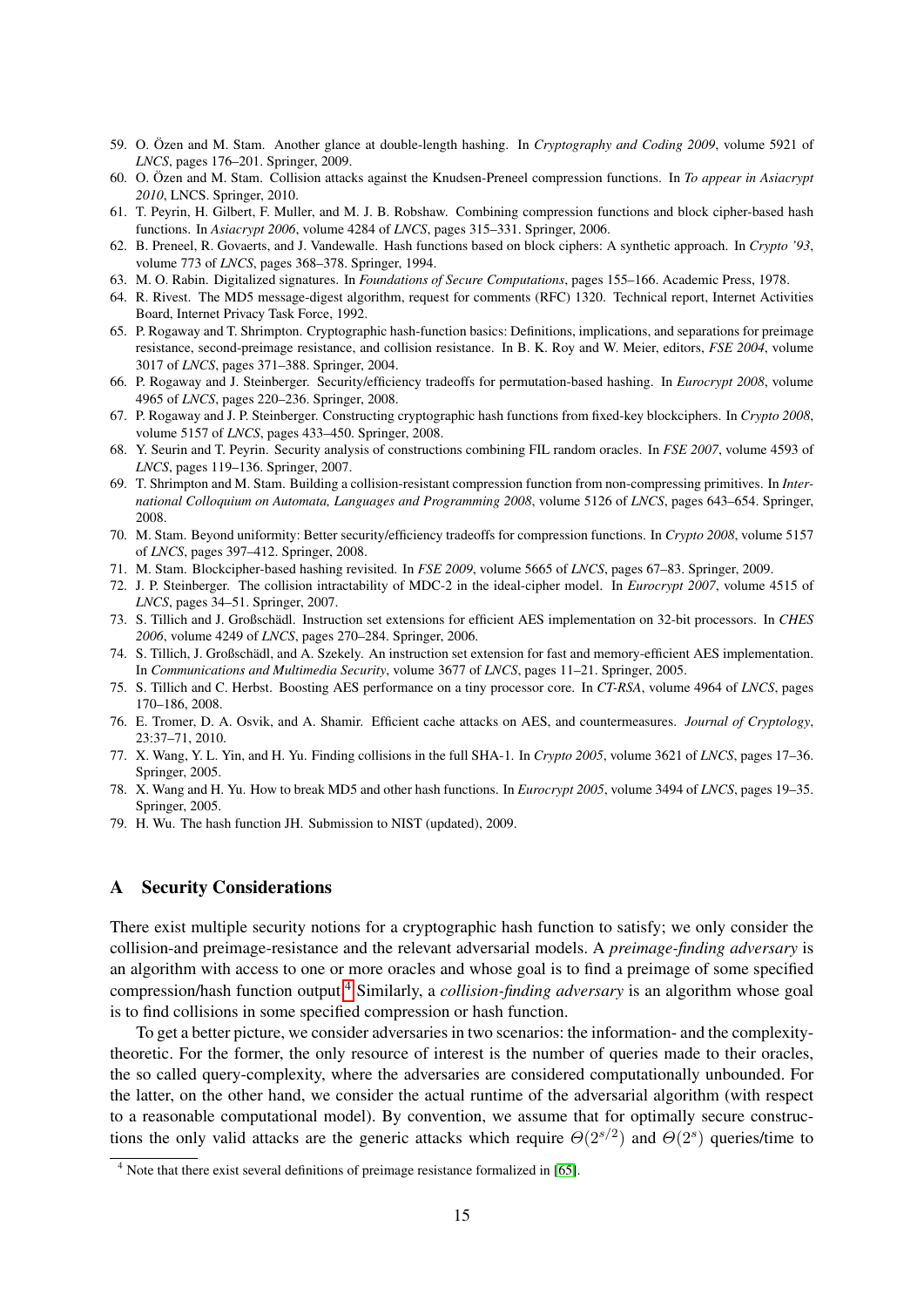<span id="page-15-0"></span>

| 256  | $\overline{8}$        | $\overline{2}$      | 256             |                                                       |                       | 28                | 128                        | $\overline{2}$                        | 128                                       | 128                           | $\overline{21}$ | 12.39              | fixed                    | <b>RIJNDAEL-256</b>   |                         | SS                                                                                                                                                               |
|------|-----------------------|---------------------|-----------------|-------------------------------------------------------|-----------------------|-------------------|----------------------------|---------------------------------------|-------------------------------------------|-------------------------------|-----------------|--------------------|--------------------------|-----------------------|-------------------------|------------------------------------------------------------------------------------------------------------------------------------------------------------------|
| 256  | $\overline{12}$       |                     | 256             | 172                                                   | $\overline{12}$       | $\overline{28}$   | 128                        | 86                                    | 128                                       | $\delta$                      | 86              | 8.75               | three, shared            | AES-256               | 32                      | PEYRIN ET AL.(II)                                                                                                                                                |
| 256  | 172                   | 172                 | 256             | 172                                                   | 172                   | $\overline{28}$   | 128                        | 98                                    | 128                                       | 98                            | 86              | 15.09              | three, shared            | AES-128               | 16                      | PEYRIN ET AL.(I)                                                                                                                                                 |
| 256  | 256                   |                     | 256             | 256                                                   |                       | $\overline{28}$   | 128                        | 120                                   | 128                                       | 128                           | $\overline{20}$ | 14.12              | one                      | AES-256               |                         | QPB-DBL                                                                                                                                                          |
| 128  | 128                   |                     | 128             | 128                                                   |                       |                   | 128                        | $_{08}$                               | $64\,$                                    | 64                            |                 | 4.82               | one, shared              | AES-256               | 32 <sup>2</sup>         | MJH-DOUBLE                                                                                                                                                       |
| 128  |                       |                     |                 | 128                                                   |                       |                   | 128                        |                                       |                                           |                               | $\mathbf{I}$    | 7.45               | one, shared              | AES-128               | $\overline{5}$          | HIM                                                                                                                                                              |
| 128  | $\frac{128}{128}$     |                     | $rac{128}{128}$ | 128                                                   |                       | $\frac{138}{128}$ | $\overline{20}$            | 77                                    | $-94$                                     | $-24$                         | $\sim 1$        | 10.00              | <b>DWO</b>               | AES-128               | $5\overline{6}$         | MDC-2                                                                                                                                                            |
| 256  | 256                   |                     | $\circ$         | $\circ$                                               |                       | <b>128</b>        | 128                        | $\mathbf I$                           |                                           |                               | $\mathbf I$     | 10.22              | fixed                    | <b>RIJNDAEL-256</b>   | 32                      | $L$ UFFA $^{\star}$                                                                                                                                              |
| 256  | 51                    | 102                 | 256             | <b>106</b>                                            | 102                   | <sup>28</sup>     | $88\,$                     | $\overline{\phantom{0}}$              | 128                                       | $\sqrt{8}$                    | $\overline{18}$ | 12.09              | fixed                    | AES-128               | $\overline{9}$          | LP362                                                                                                                                                            |
| 256  | $\overline{181}$      | 172                 | 256             | 172                                                   | 172                   |                   | 128                        | 121                                   | 128                                       | 128                           | 121             | 13.04              | fixed                    | <b>RIJNDAEL-256</b>   | 32                      | LP231                                                                                                                                                            |
| 256  | 256                   | $\bar{r}$           | 256             | $86\,$                                                | $\mathbf{I}$          | $\frac{128}{128}$ | 128                        | $\mathbf{r}$                          | 128                                       | $43\,$                        | $\mathbf{I}$    | 171                | fixed                    | <b>RUNDAEL-256</b>    | $64\,$                  | <b>LANE</b>                                                                                                                                                      |
| 256  | 256                   |                     | 256             | 256                                                   | $\mathbf{I}$          | <b>28</b>         | 128                        | $\mathsf{I}\hspace{-1.5pt}\mathsf{I}$ | 128                                       | 128                           | $\blacksquare$  | 10.58              | Inon                     | AES-256               | 32                      | KNUDSEN-PRENEEL                                                                                                                                                  |
| 256  |                       |                     |                 | 256                                                   | 171                   | <sup>28</sup>     | 128                        | 126                                   |                                           | 128                           | <b>126</b>      | 9.82               | one, shared              | AES-256               | $\overline{\mathbf{e}}$ | HIROSE-DBL                                                                                                                                                       |
| 256  | 256                   |                     | 256<br>256      | 256                                                   | 255                   | <sup>28</sup>     | 128                        | 121                                   | $\begin{array}{c} 128 \\ 128 \end{array}$ | 128                           | 127             | 8.69               | one                      | <b>RIJNDAEL-256</b>   | 32                      | ΣN                                                                                                                                                               |
| 256  | 256                   |                     | 256             | 256                                                   | 121                   | 128               | 128                        | 125                                   | 128                                       | 128                           | 125             | 11.21              | <b>CWO</b>               | AES-256               | $\overline{9}$          | <b>ABREAST-DM</b>                                                                                                                                                |
| 512  | 512                   |                     | 512             | 512                                                   | 115                   | 256               | 256                        | 255                                   |                                           | 256                           | 255             | 5.07               | one                      | blockcipher           | 54                      | SKEIN-512                                                                                                                                                        |
| 256  | 256                   | 255<br>511          | $\circ$         | $\circ$                                               | $\mathbf{r}$          | <b>128</b>        | 128                        | 121                                   | $rac{1}{256}$                             |                               | $\mathbf{I}$    | 10.09              | fixed                    | permutation           | 54                      | KECCAK-C512                                                                                                                                                      |
| 256  | 256                   | $\overline{0}$      | $\circ$         | $\circ$                                               | $\blacksquare$        | 128               | 128                        | 128                                   | $\overline{\phantom{0}}$                  |                               | $\mathbf I$     | 13.41              | fixed                    | permutation           | $\mathcal{L}$           | JH-256                                                                                                                                                           |
| 256  | 256                   |                     | 256             | 256                                                   | 255                   | <sup>28</sup>     | 128                        | 121                                   | U1                                        | 128                           | 127             | 17.80              | fixed                    | permutation           | $\mathcal{L}$           | GRØSTL-256                                                                                                                                                       |
| 256  | 256                   | 255<br>255          | 256             | 256                                                   | 255                   | 128               | 128                        | 121                                   | 128                                       | 128                           | 121             | 5.93               | one                      | blockcipher           | $\mathfrak{b}$          | <b>BLAKE-256</b>                                                                                                                                                 |
| 512  | 512                   | 511                 | 512             | 512                                                   | 511                   | 256               | 256                        | 255                                   | 256                                       | 256                           | 255             | 10.47              | one                      | blockcipher           | 128                     | SHA-512                                                                                                                                                          |
| 256  | 256                   | 255                 | 256             | 256                                                   | 255                   | 128               | 128                        | 121                                   | 128                                       | 128                           | 121             | 13.90              | one                      | blockcipher           | 54                      | SHA-256                                                                                                                                                          |
|      | <b>Bound</b><br>$Upp$ | Bound<br>Lower      |                 | <b>Bound</b><br>Upper                                 | <b>Bound</b><br>Lower |                   | Bound<br><b>Dper</b>       | Bound<br>Lower                        |                                           | <b>Bound</b><br>Upper         | Bound<br>Lower  | per byte<br>Cycles |                          |                       |                         |                                                                                                                                                                  |
| auu[ | Mode of Operation     | Query               | Jime            | Compression Function<br>Query                         |                       | auu[              | Mode of Operation<br>Query |                                       | lime                                      | Compression Function<br>Query |                 | <b>Speed</b>       | <b>Scheduling</b><br>Key | <b>Building Block</b> | P                       | <b>Algorithm</b>                                                                                                                                                 |
|      |                       | Preimage Resistance |                 |                                                       |                       |                   |                            | <b>Collision Resistance</b>           |                                           |                               |                 |                    |                          |                       |                         |                                                                                                                                                                  |
|      |                       |                     |                 |                                                       |                       |                   |                            |                                       |                                           |                               |                 |                    |                          |                       |                         | of the collision and the preimage resistance                                                                                                                     |
|      |                       |                     |                 |                                                       |                       |                   |                            |                                       |                                           |                               |                 |                    |                          |                       |                         | instructions (with or without fixed-key) and how many unique key scheduling calls are made. The remainder of the table shows the known results in terms          |
|      |                       |                     |                 | mitive employed, the achieved speed using the AES     |                       |                   |                            |                                       |                                           |                               |                 |                    |                          |                       |                         | number of b bytes which are absorbed per compression function call is shown together with the prin                                                               |
|      |                       |                     |                 |                                                       |                       |                   |                            |                                       |                                           |                               |                 |                    |                          |                       |                         | the fastest result on the same platform without differentiating the different digest-size versions. The first column shows the corresponding algorithm. The      |
|      |                       |                     |                 | II). Note that for SHA-3 finalists we simply refer to |                       |                   |                            |                                       |                                           |                               |                 |                    |                          |                       |                         | obtained from the submitted codes to eBACS [6] run on Intel Core i5 M 520 (2.4 GHz with AES-N                                                                    |
|      |                       |                     |                 |                                                       |                       |                   |                            |                                       |                                           |                               |                 |                    |                          |                       |                         | best known attacks matching these bounds. The performance numbers for SHA-256, SHA-512 and SHA-3 finalists (with at least 256-bit digest) are                    |
|      |                       |                     |                 |                                                       |                       |                   |                            |                                       |                                           |                               |                 |                    |                          |                       |                         | complexity lower bounds (under the assumption that the underlying primitives are ideal) and query/time-complexity upper bounds corresponding to the              |
|      |                       |                     |                 |                                                       |                       |                   |                            |                                       |                                           |                               |                 |                    |                          |                       |                         | with the conventions introduced in Appendix A. The relevant entries illustrate the bit security. Briefly, lower bounds correspond to the proven query-           |
|      |                       |                     |                 |                                                       |                       |                   |                            |                                       |                                           |                               |                 |                    |                          |                       |                         | <b>lable 4.</b> The comparison of all the relevant multi-block length designs, the SHA-3 finalists, SHA-256 and SHA-512. Security claims are given in accordance |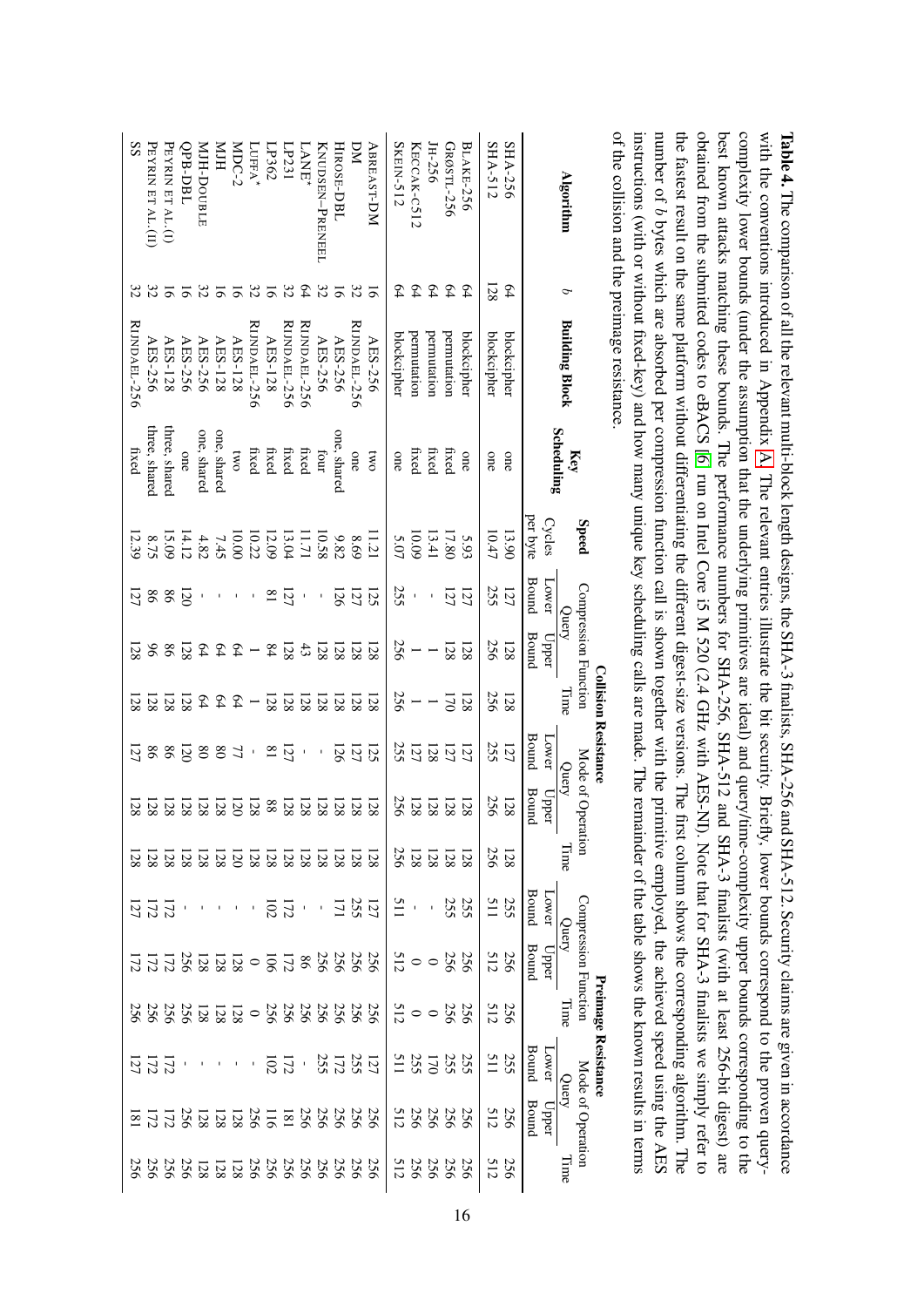find collisions and preimages for a hash/compression function of s-bit digest respectively. From an information-theoretic point of view, the compression functions we consider are not always optimal. Yet, in the complexity-theoretic setting, almost all of them are considered to be optimally secure in the sense that there exist no known algorithm to find collisions and preimages faster than the generic methods.

In the literature, known security results contain both models. Most of the security lower bounds for either security notions—are given in the information-theoretic setting whereas the upper bounds are obtained by concrete *attacks* either in the information- or complexity-theoretic model. The designs considered in this work provide at least 75-bit security in the information-theoretic setting for collision resistance (the security margin increases up to 120-bit for the case of preimage resistance). For some of the constructions that is the best one can (currently) prove, but for most of the constructions the best practical attack (in the complexity-theoretic setting) is in fact a generic birthday attack (even when instantiated with AES). We summarize the known security results (for 256-bit digest) for our target algorithms in Table [4](#page-15-0) along with the currently available results against SHA-256, SHA-512 and SHA-3 finalists.

Note that for the security of the mode of operation, we assume that the Merkle–Damgård iteration is taking place for most of the compression function designs and the respective security preservations [\[52](#page-13-0)[,21,](#page-12-0)[65\]](#page-14-22) hold. For the designs proposed along with different mode of operations, we simply assume that the original mode is taking place and the corresponding security reductions follow [\[9](#page-12-4)[,12\]](#page-12-3).

### B Illustrations of Related Compression Functions



<span id="page-16-0"></span>Fig. 1. The DM compression function,  $n = k = 256$ . The underlying blockcipher is RIJNDAEL-256. KS shows the key scheduling algorithm;  $KS$  and  $E$  are called iteratively, they are interleaved in round function level.

<span id="page-16-1"></span>Fig. 2. The DM compression function, with  $n = k = 256$ , is illustrated inside MD-iteration. The underlying blockcipher is RIJNDAEL-256. KS shows the key scheduling algorithm; here the key schedule for the next round is computed concurrently with the blockcipher call of the current round. Note that the two are completely independent.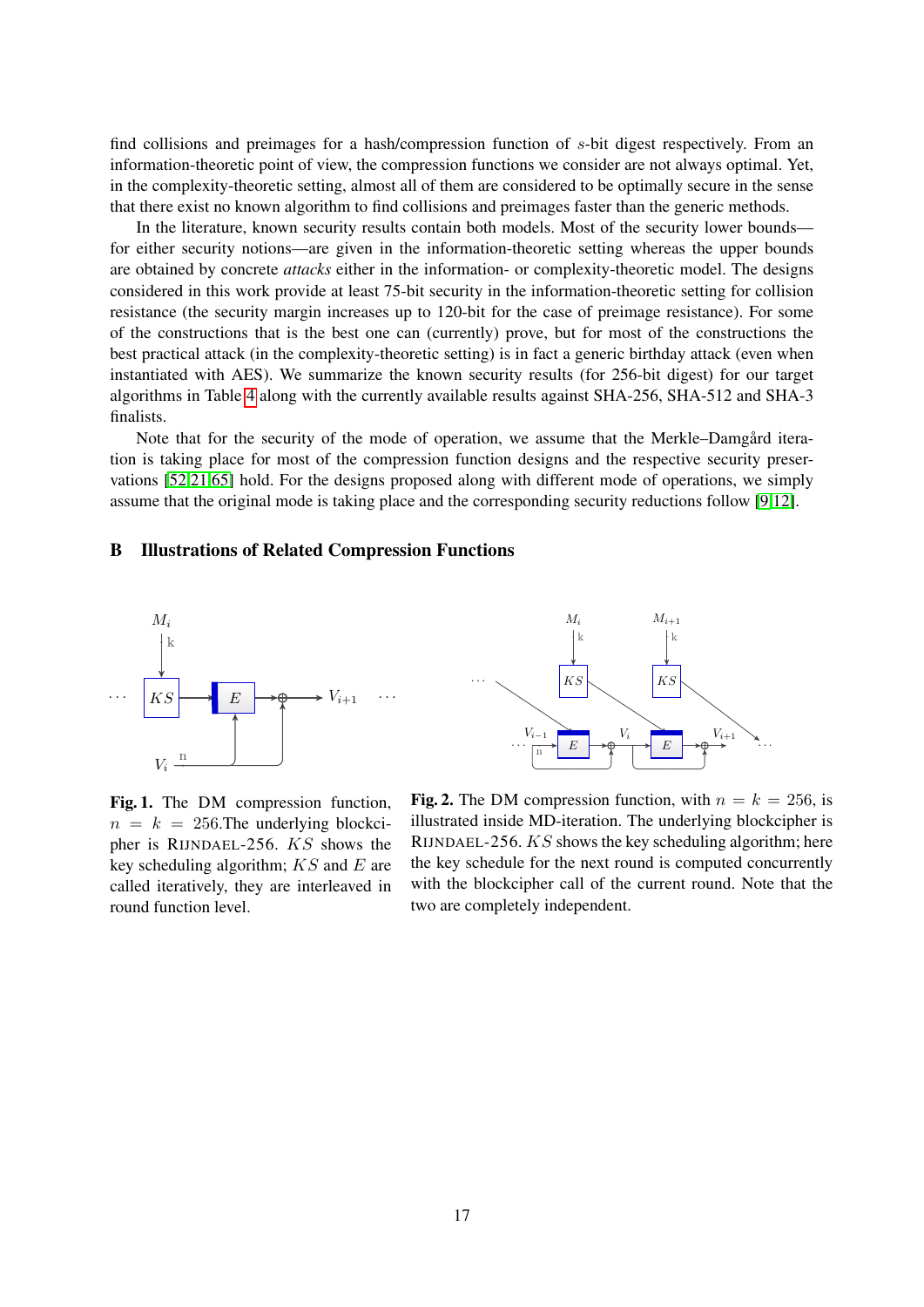

<span id="page-17-0"></span>Fig. 3. The DM compression function, with  $n = k = 256$ , is illustrated inside MD-iteration (for  $j + 1$  iterations). The underlying blockcipher is RIJNDAEL-256. Here KS shows the key scheduling algorithm and the  $j + 1$  of those are running in parallel; whereas the encryption calls are made sequentially.



<span id="page-17-5"></span>Fig. 4. The QPB-DBL compression function,  $n = 128$ . The underlying blockcipher is AES-256 and  $Z_2 = Z_1(V_1Z_1 + M) + V_2.$ 



<span id="page-17-3"></span>Fig. 5. The MDC-2 compression function,  $n = 128$ . The underlying blockcipher is AES-128.



<span id="page-17-2"></span>Fig. 6. The HIROSE-DBL compression function,  $n = 128$ . The underlying blockcipher is AES-256 and  $c \in \{0,1\}^n \setminus \{0\}^n$ .



<span id="page-17-4"></span>Fig. 7. The MJH and MJH-DOUBLE compression functions for  $n = 128$ . In the former,  $k = n = 128$  whereas in the latter  $k = 2n = 256$ . The underlying blockciphers are AES-128 and AES-256 respectively,  $\sigma$  is an involution (e.g. an addition with a non-zero constant) and  $\theta$  is a multiplication with a constant  $c \in \mathbb{F}_{2^{128}}$  and  $c \notin \mathbb{F}_{2}$ .



<span id="page-17-1"></span>Fig. 8. The ABREAST-DM compression function,  $n = 128$ . The underlying blockcipher is AES-256 and  $\circ$  denotes the bitwise complementation.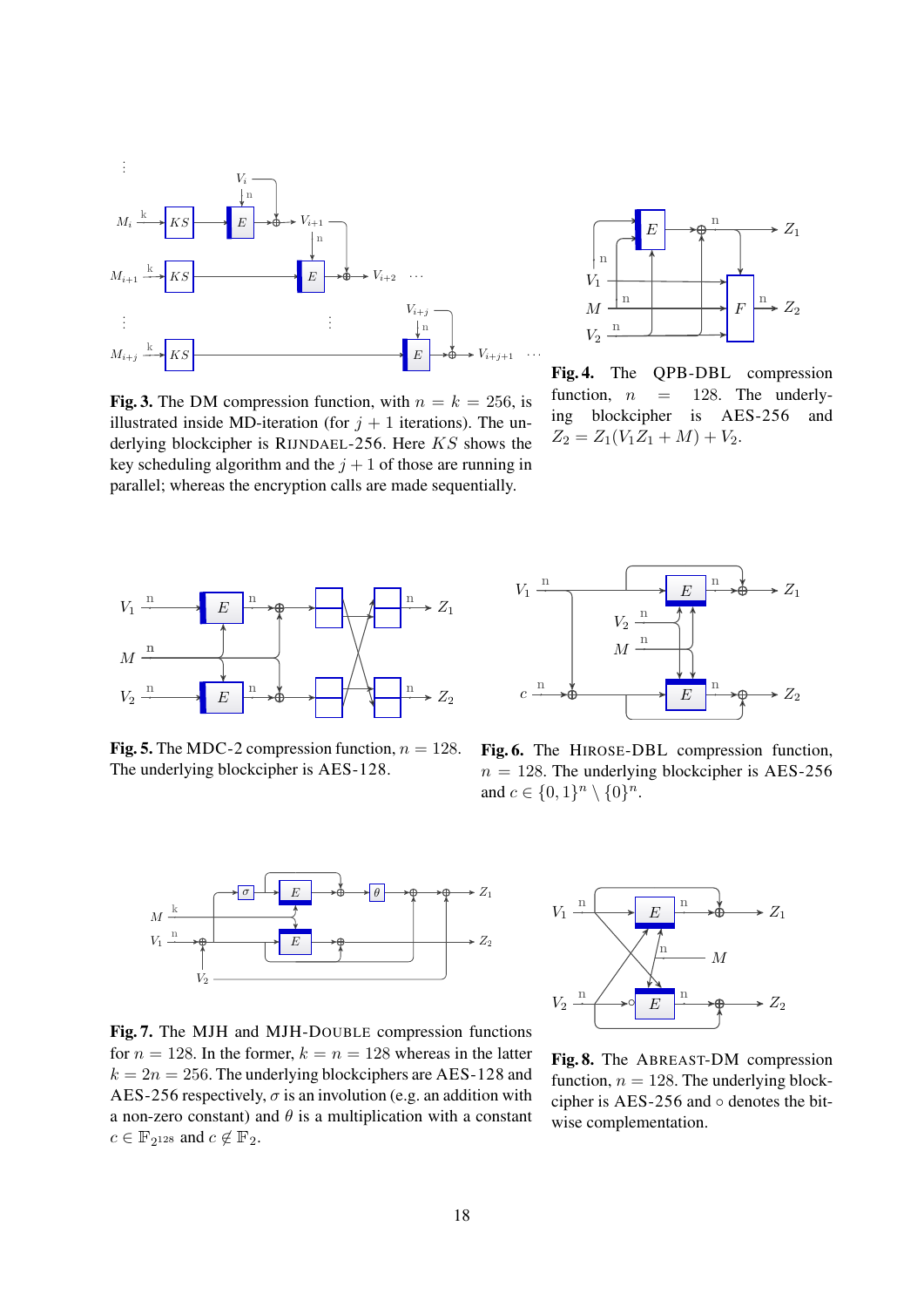

<span id="page-18-2"></span>Fig. 9. The LUFFA-256 compression function, the horizontal lines carry 256 bits. The underlying permutations are obtained from the fixed-key RIJNDAEL-256 with varying keys. The message injection step  $MI$  is defined as follows:

 $X_i = V_i \oplus (0 \times 02 \cdot (V_1 \oplus V_2 \oplus V_3)) \oplus 0 \times 02^i \cdot M,$ for  $i \leq 1 \leq 3$ . Note that the hash function outputs 256 bits by performing an output transformation. We refer to [\[22\]](#page-12-22) for all details, especially how the multiplication by 0x02 is defined.



Fig. 11. The KNUDSEN–PRENEEL compression function,  $n = 128$ . The underlying blockcipher is AES-256. For  $V = V_1 || \dots || V_4 \in \{0, 1\}^{512}, M =$  $M_1||M_2 \in \{0,1\}^{256}$  and different constants  $c_i \in \{0, 1\}^{128}$ , we define:  $(x_1, k_1) = (V_1 \oplus c_1, V_2 || V_3),$  $(x_2, k_2) = (V_4 \oplus c_2, M_1 || M_2),$  $(x_3, k_3) = (V_3 \oplus M_1 \oplus c_3, V_1 \oplus V_2 \oplus$  $M_2||V_2 \oplus V_3 \oplus V_4 \oplus M_1$ ,  $(x_4, k_4) = (V_1 \oplus V_3 \oplus M_1 \oplus M_2 \oplus c_4, V_1 \oplus$  $V_4 \oplus M_1 \oplus M_2 || V_2 \oplus V_4 \oplus M_2$ .



<span id="page-18-1"></span>Fig. 10. The LANE-256 compression function with  $M \in \{0,1\}^{512}$  and  $V, Z \in \{0,1\}^{256}$ . Horizontal lines carry 256 bits. The underlying permutations are obtained from the fixed-key RIJNDAEL-256 with varying keys. Here  $ME$  denotes the so called message expansion algorithm.



<span id="page-18-0"></span>Fig. 12. The PEYRIN ET AL. compression function  $H : \{0,1\}^{2n+m} \rightarrow \{0,1\}^{2n}$ . The underlying five blockciphers operate on n bits and they support  $k$ -bit keys each. We consider two scenarios (for different constants  $c_i \in \{0, 1\}^{128}$ ): (i)  $m = k = n = 128$  (using AES-128), for  $V = V_1 || V_2$  set  $(x_1, k_1) = (V_1 \oplus c_1, V_2), \quad (x_2, k_2) = (V_2 \oplus c_2, M),$  $(x_3, k_3) = (M \oplus c_3, V_1 \oplus V_2), \quad (x_4, k_4) = (V_1 \oplus c_4, M),$  $(x_5, k_5) = (V_1 \oplus c_5, V_2).$ (ii)  $m = k = 2n = 256$  (using AES-256), for  $V = V_1 || V_2$ ,  $M = M_1 || M_2$  set  $(x_1, k_1) = (V_1 \oplus c_1, V_2||M_1),$   $(x_2, k_2) = (V_1 \oplus c_2, V_2||M_2),$ <br>  $(x_3, k_3) = (V_1 \oplus c_3, M_1||M_2),$   $(x_4, k_4) = (V_1 \oplus c_4, V_2||M_1),$  $(x_3, k_3) = (V_1 \oplus c_3, M_1 || M_2),$  $(x_5, k_5) = (V_2 \oplus c_5, M_1||M_2).$